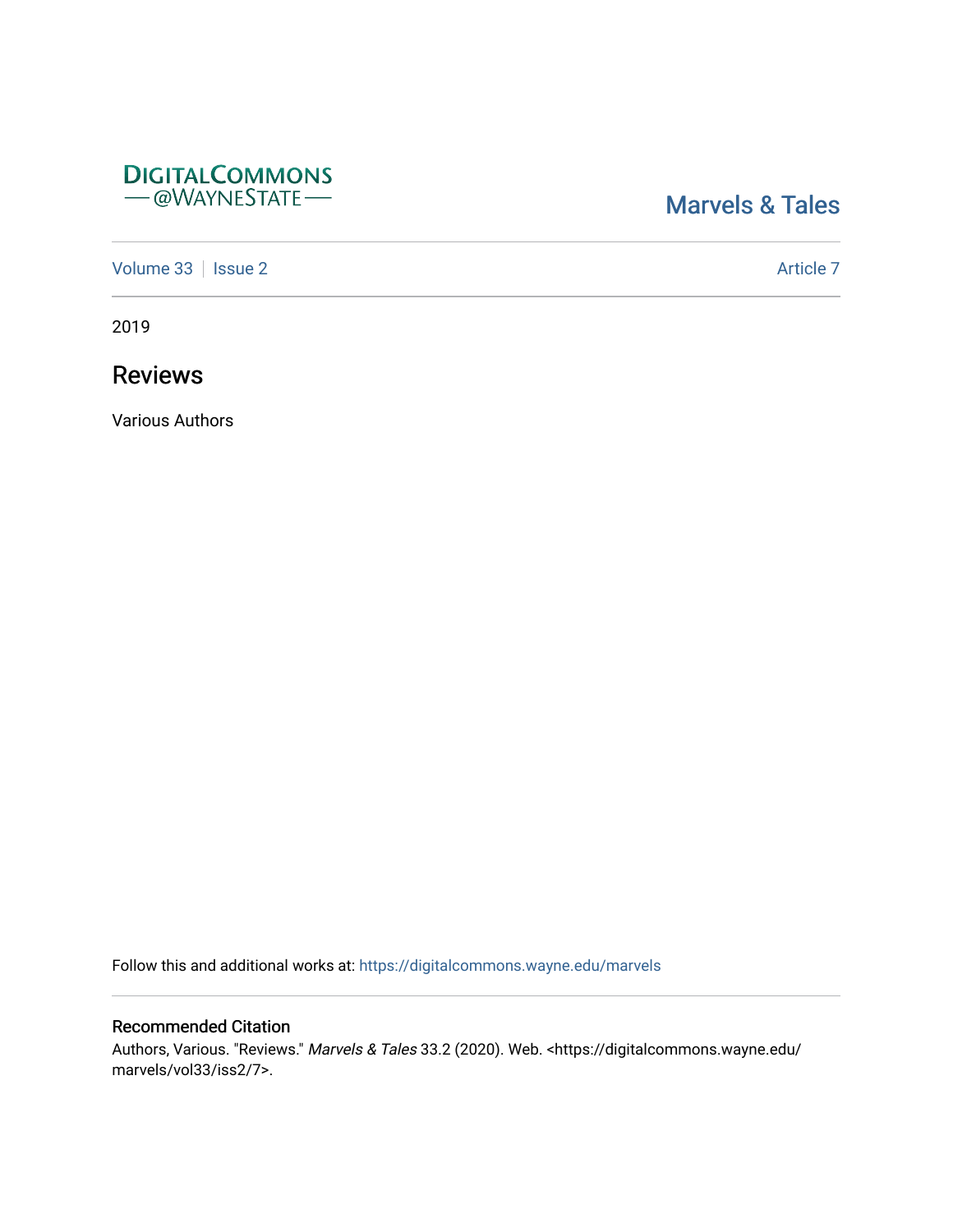#### **Reviews**

*The Mabinogion. Translated with an introduction and notes by Sioned Davies, Oxford University Press, 2018, 293 pp.*

In her critical translation of *The Mabinogion*, Sioned Davies, Chair of Welsh at Cardiff University, prepares readers to encounter the classic collection of "eleven medieval Welsh prose tales" in both linguistic and historical contexts (i). Davies begins her critical introduction by providing a succinct, yet thorough, definition of what the *Mabinogion* is and how it came to be in its current state. She does so through a short explanation of the Welsh term *mabinogi* and history of the tales as a collection, beginning with Lady Charlotte Guest's original English translation in the nineteenth century. This contextualized definition explains the thematic background of the title and the tales once believed to have been intended for an audience of young boys as a result. As Davies claims, "[I]t needs to be emphasized that *Mabinogion* is no more than a label, and a modern-day one at that: the stories vary as regards date, authorship, sources, content, structure, and style. . . . [T]he *Mabinogion* have taken on a life of their own, and earned their place on the European and world stage" (x). This critical translation seeks to clarify and support this claim for the sake of highlighting the cultural significance of the tale collection to Welsh and to European history.

Subsequently, Davies's introduction proceeds to lay out and explain the implied sections of the collection, drawing historical and content connections between certain tales without overdirecting the readers in how we ought to interpret the relationships. The first four tales have been inextricably linked by their common hero, Pryderi, and shared closing line "and so ends this branch of the Mabinogi." This group, the *mabinogi* proper or "Four Branches of the *Mabinogi*" (x) form the only truly distinct group, though the link between them is still "fairly tenuous" according to Davies (xi). The remaining seven tales have no clear groupings despite myriad attempts that scholars have made at classifying them. Davies explains why these attempts have been unsuccessful and maintains her own deduction that these are a collection of "independent and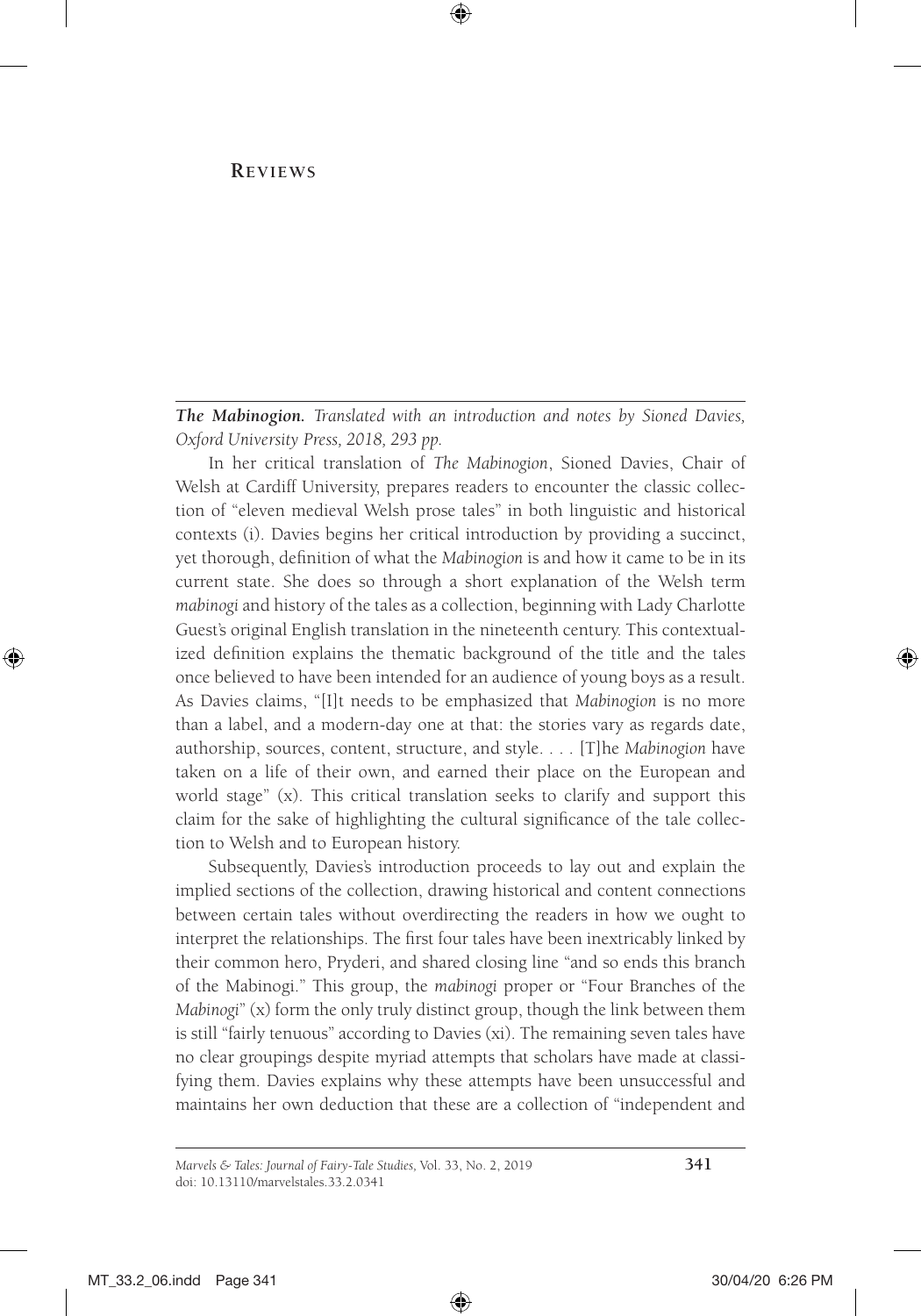extremely diverse tales" that "provide a snapshot of the storyteller's repertoire, and give us an insight into the wealth of narrative material that was circulating in medieval Wales" (xiii). Davies's introduction accomplishes this goal by pointing out patterns and differences in the tales rather than delineating classifications for them in absolute terms, providing readers the proper context and opportunity to contemplate their own interpretations.

The most unifying commonality in the *Mabinogion* is the tales' clear basis in the oral tradition and "narrative techniques of medieval storytellers" (xiii). After describing the significance of oral storytelling and the role of a poet or bard in medieval Welsh culture, Davies claims that one of her new translation's "overriding concerns" is to try to impress on audiences the "exhilarating power of performance" (xv). While the success of this aim remains too subjective to determine, the translations of the tales themselves are comparatively more accessible thanks to the clean, modernized diction and the translations that accompany Welsh names. Davies quotes Michael Cronin's caution to translators: "[T]ranslation relationships between minority and majority languages are rarely divorced from issues of power and identity" (xxviii). The *Mabinogion* is closely linked with Welsh history and identity that began long before Guest made the first translation and continues into modern adaptations. Elements of the collection are uniquely medieval, such as the Arthurian influence; distinctively Welsh, such as the bard character Gwydion; and even geographically significant to the cross-cultural understanding of Welsh history and society that might be gained from studying the *Mabinogion*. These are tales of strange magic and complex names and words that have no clear English counterpart, but Davies helps both Welsh insiders and outsiders understand them by providing guiding tools.

This edition includes a map of Wales and a pronunciation guide that make the translation even more accessible to English speakers and fulfills the goals that Davies lays out in her translator's note: to "convey the performability of surviving manuscript versions" and celebrate the history, culture, and values of a people through their stories without the barrier of language (xxxi). The pronunciation guide and translator's note give due credit to the nature of such a task and contribute to setting this translation apart as a culturally and literarily contextualized reading experience in medieval Welsh prose narrative. Davies acknowledges the impossibility of reproducing medieval Wales, but does her utmost to provide the tools to "transmit to a modern-day reader these unique theatrical experiences" (xxxiii).

As a literature student, I had previously studied Lady Charlotte Guest's translation of *The Mabinogion*. While the introduction acknowledges previous translations, particularly the first (Guest's), and how the tales were popularized and contributed to Welsh history and culture, I find that Davies's real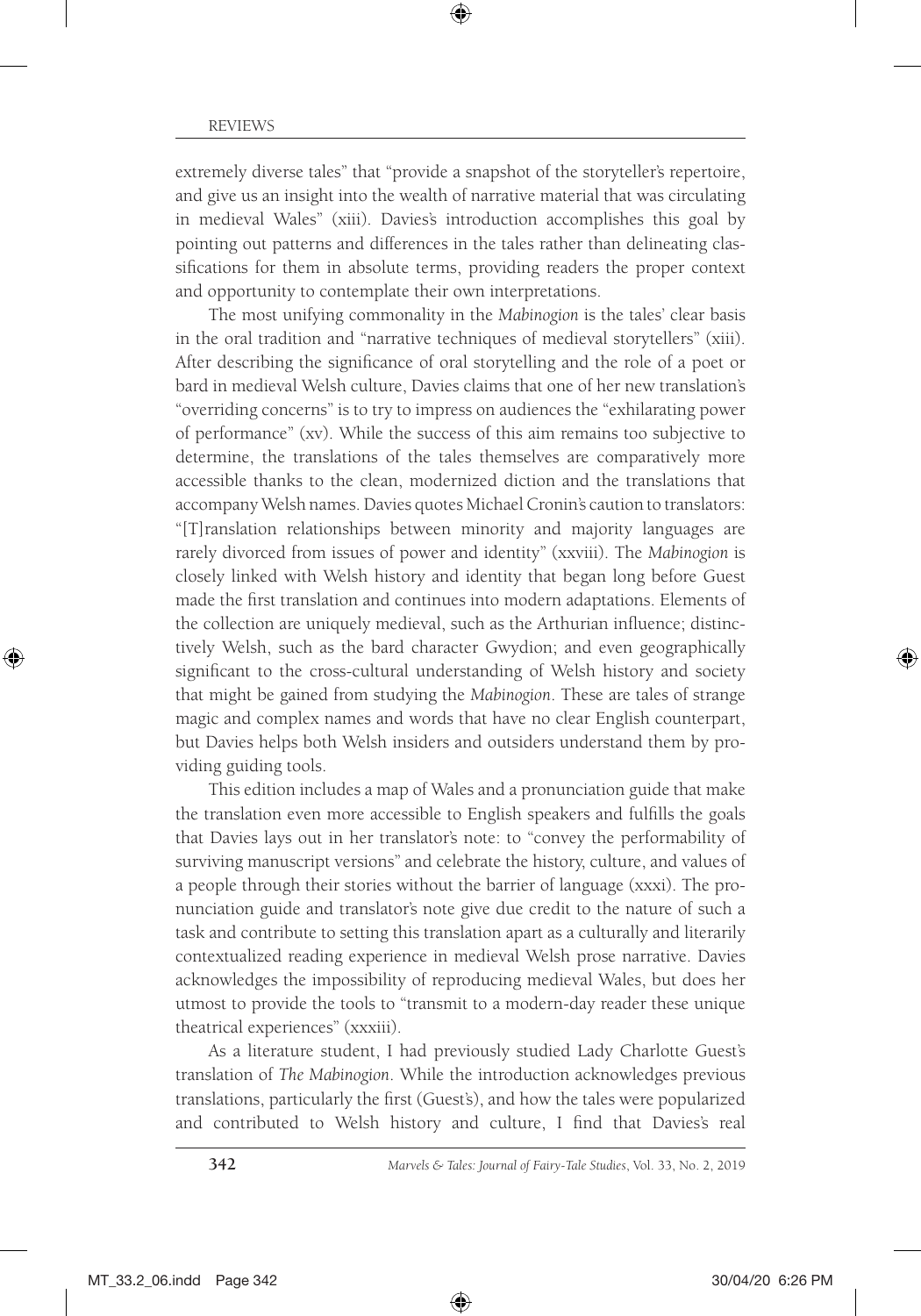contribution in retranslating is to make the collection more accessible to modern audiences and to highlight and contextualize the collaboration of historical fact with folktale motifs, and the oral with the literary tradition by means of her critical introduction and explanatory notes. Intended for an international academic audience, those Anglophone readers interested in Welsh history, folklore, and identity may find this translation particularly engaging. Davies's introduction is comparatively short for a tale collection of such historical significance, but still sufficient to prepare us to encounter the tales individually and collectively. Overall, this critical translation is not only efficient, but a pleasurable way to experience *The Mabinogion* for both initial and repeat encounters.

> *Jacqueline N. Smith Brigham Young University*

#### *Debating Disney: Pedagogical Perspectives on Commercial Cinema. Edited by Douglas Brode and Shea T. Brode, Rowman & Littlefield, 2016, 252 pp.*

In his introduction to *Debating Disney: Pedagogical Perspectives on Commercial Cinema*, underrated Disney appreciator Douglas Brode, author of the groundbreaking *From Walt to Woodstock: How Disney Created the Counterculture* (2004) and the painfully adulatory, if overreaching, *Multiculturalism and the Mouse: Race and Sex in Disney Entertainment* (2006), posits a bold claim: "No other book filled with readings on Disney has attempted to alternate negative and positive essays, as well as many others that are balanced or neutral" (xvii). Coediting with second-generation popculture specialist and frequent collaborator Shea T. Brode, his father, Douglas, labels this collection *postmodernist* in its measured avoidance of what the Brodes view as a "Manichaean conflict" that seems to split academic analyses of the corporation's texts into either pro-Disney or anti-Disney camps (xvii). The pair aims to curate "infinite ways of digesting such material via the intellect, the emotions, or most impressively a critical inroad that combines both" (xvii).

The elder Brode's own two entries enact this directive through an inventive, if uneven, zeitgeist historiography that contextualizes Disney films within the cultural standards of their times. His first article performs a comparative discursive reading of the 1955 theatrical version of the reedited miniseries *Davy Crockett* (ABC, 1954–55) held up against the 1952 film classic *High Noon* in the light of that postwar era's objectivist versus altruistic frontier-hero tropes. His second piece presents a passionate defense of Walt Disney's employment of and portrayals of Jewish people as relatively inclusive and tolerant compared with those of other beloved Anglo-American literary and filmmaking auteurs of his time (for example, F. Scott Fitzgerald,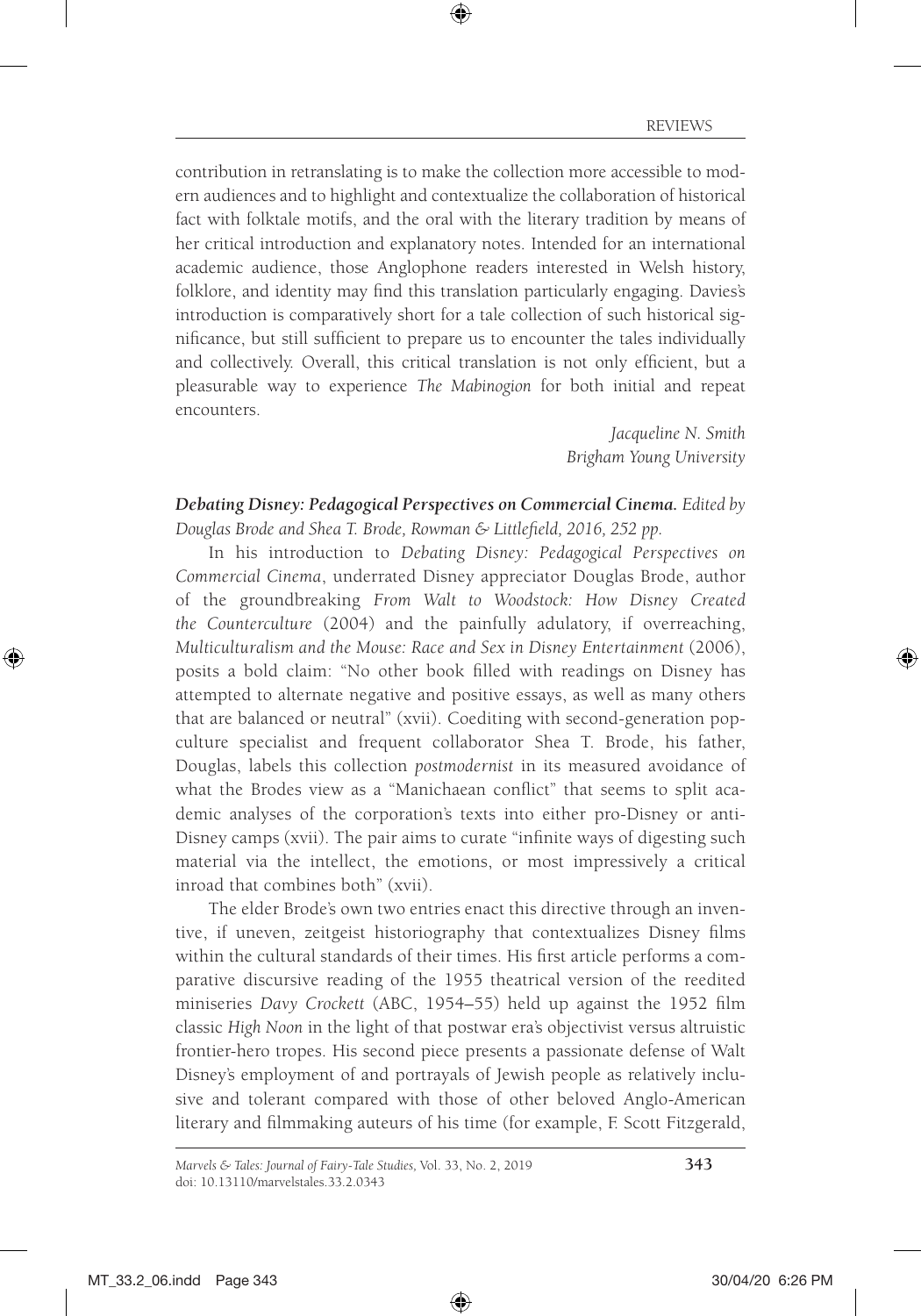Ernest Hemingway, and director Howard Hawks). The latter article was provoked in part by performer Meryl Streep's controversial 2014 comments that the Walt Disney Company founder had been sexist and anti-Semitic, which were publicized during a National Board of Review awards ceremony that honored Emma Thompson, who starred as *Mary Poppins* creator P[amela] L. Travers in the corporate biopic *Saving Mr. Banks* (2013). The younger Brode's contribution, the ambitiously mistitled "Seeing Black," endeavors a "critical reaction" survey of *The Princess and the Frog* (2009; 77) but extensively cites prominent mainstream film reviewers who are not African American (Roger Ebert, Manohla Dargis, and Scott Foundas). The essay sets up, in a series of straw-man arguments, selectively underdiscussed critical responses by African American online commentators (notably from *[BlackVoices.com](www.BlackVoices.com)*, where incipient cultural-text readers and rising scholars of the New Black Aesthetic, such as Angela Bronner-Helm, had shared cinematic analyses with their community from the late 1990s onward) while simultaneously cherry-picking quotes from African American filmgoers who praised the movie. Without Shea T. Brode offsetting his sample with mainstream reviews from notable African American film journalists whose writing might have reflected a professional middle ground of a thoughtful yet complex range of community response (Armond White, Elvis Mitchell, and later Pulitzer Prize winner Wesley Morris), this pro-*Frog* piece, in dismissing that community's call for positive black male representation in Princess Tiana's romantic colead, amounts to much less than "balanced or neutral."

The Brodes gift newcomers to Disney scholarship with reprints of critical articles from diverse ideological perspectives of the past two decades my favorites being political economist Janet Wasko's 2001 juxtaposition of major Disney myths against sociohistorical realities; Dorothy L. Hurley's now-classic 2005 "Seeing White: Children of Color and the Disney Fairy-Tale Princess" to which the Brode Jr. piece had no doubt aimed to respond; and Scott Schaffer's 1996 insightful critique of the firm's "Distorifying" (35) and "Small Worldization" (41) of regional pasts into present-day products. They do not neglect the expected cultural-textual entries about representational politics, interspersing several that unpack changing gender and racial depictions within Disney's recent and readapted film franchises. Their dedicatedly interdisciplinary editorial mind-set also uncovers delightful treats by organizational systems specialist Rebecca Rabison, who tackles deviant, criminal, and corporate-corruption portrayals coded into the filmic Magic Kingdom; health-policy administrators and family sociologists Jeanne Holcomb, Daniel Fernandez-Baca, and Kenzie Latham, who offer a grounded, social-scientific assessment of Disney cinematic narratives about parenting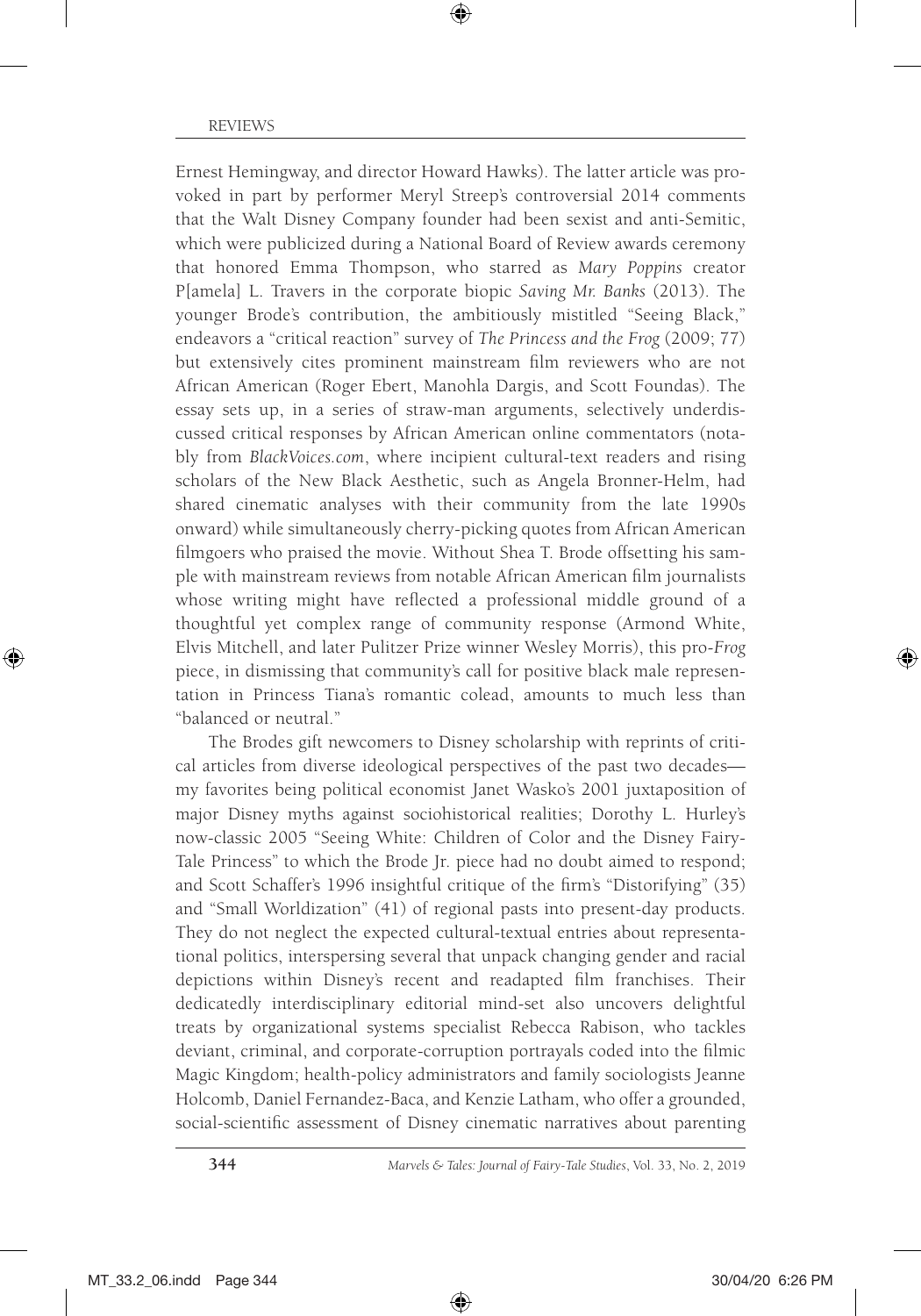and domestic caregiving; and religion scholar Gary Laderman's findings on the firm's symbolic contributions to our collective "history of death" (163) within US popular culture.

The collection offers little in terms of nuanced reception analyses of how US audiences might respond to particular moments in specific Disney movies versus equivalent reactions of their cinematic counterparts overseas. Exceptions to this are the rare internationally themed articles on Disney's now-forgotten World War II and Cold War film and TV documentaries *Victory through Air Power* (1943), *Japan* (1953), and *Ama Girls* (1957), which reflected the company's (and the US government's) evolving political views on Japan (texts closely and historically read by Cynthia Miller and A. Bowdoin Van Riper), and Wasko's brief description of old survey data findings from the Wasko et al. 2001 Global Disney Audience Project (the summary of which did not specify film texts or worldwide regions; 14–16). "In Third World countries, a visitor can see the image of Mickey Mouse on the wall of some local cantina, Donald Duck drawn by children in the sand—with no pressure from Disney to do so, and no financial returns for them. People—not all but most people—love Disney," Douglas Brode broadly asserts of Disney-film reception in all poor nations, even as he and his coeditor, both through their anthologizing and individual research, attempt to evaluate contextual distinctions between varied US audience interpretation across diverse times and communities within this country (xvi). This monolithic conceptualization of worldwide film viewers' experiences of pleasure leaves an impression that the editors fatalistically project the homogenizing outcomes of Disney's "franchising and merchandising" tactics (xv) as a done deal globally. Insisting that the company's transmedia branding strategy constitutes, *for better or worse*, "the American way," especially after the uncritical pronouncement of the oligopolistic scripted-entertainment conglomerate as "the most American filmmaker of all time" in its capitalistic efforts towards tireless consumer-goods marketing, the Brode volume produces in a careful reader impressions other than non-Manichaean (xv). Like the title of the 1991 Musical Celebration of the Imagination series of video homages would suggest, the book editors seem "Simply Mad about the Mouse."

> *Ida Yoshinaga University of Hawai*ʻ*i at Mānoa*

*It's the Disney Version! Popular Cinema and Literary Classics. Edited by Douglas Brode and Shea T. Brode, Rowman & Littlefield, 2016, 235 pp.*

Douglas Brode has positively written elsewhere on Disney's multiculturalism and influence on culture, an atypical stance, as anything carrying the Disney brand is typically "dismissed among the intellectual elite" (xiii). In his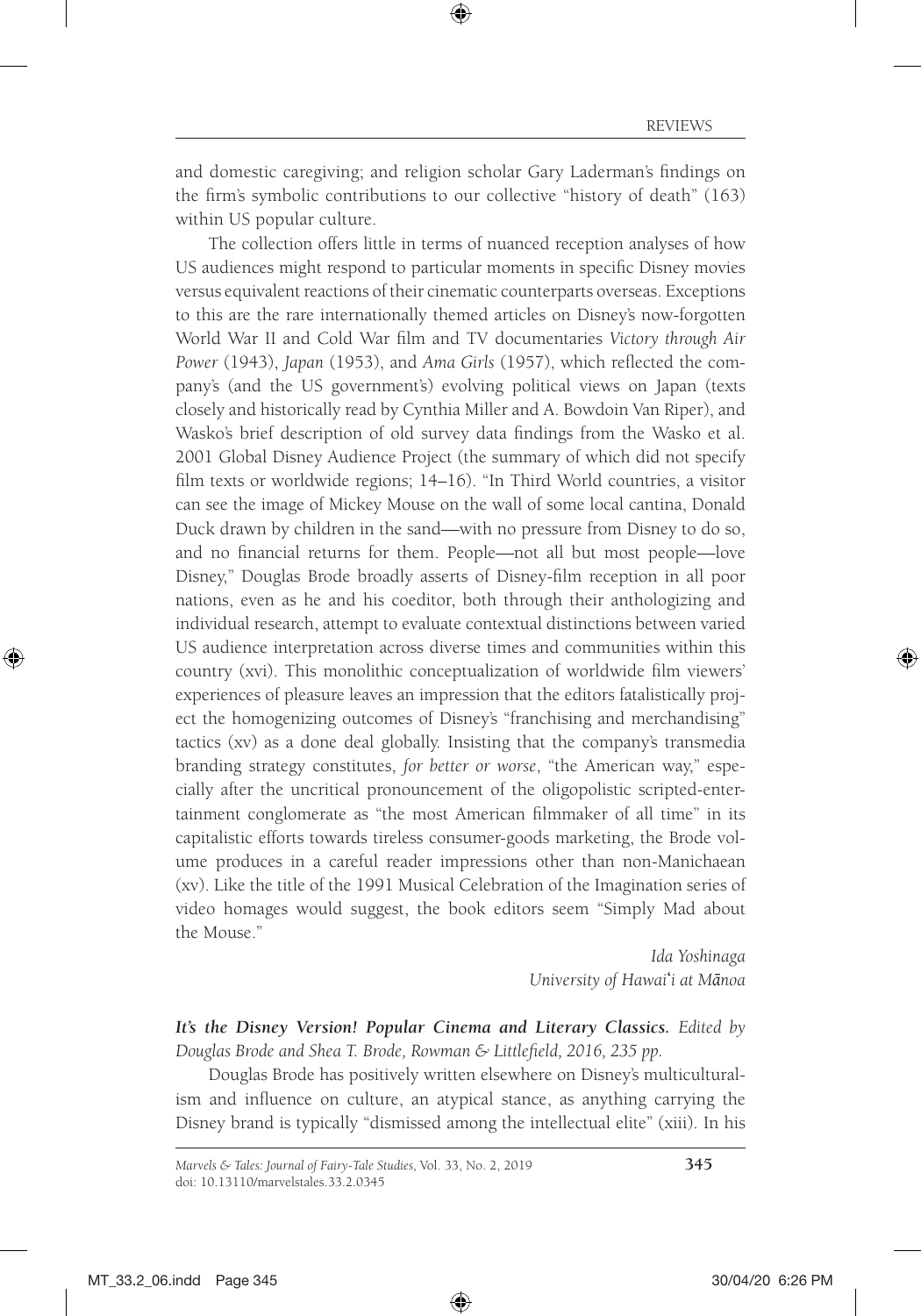short yet assertive introduction, the editor provides sharp counterpoints to other popular cinema and Disney critics who dismiss the company's legacy. Brode insists that, for better or worse, Disney continues the storytelling tradition of recasting tales to suit the current time—in Disney's case, modern America. Brode reasons that twentieth-century filmmakers like Disney "have as much of a right to adapt earlier texts as did [Charles] Perrault, [the Brothers] Grimm, and anyone else who rethought oral tradition on the printed page" (xvi). He states that, in editing this collection, there was a conscientious effort to include "a wide variety of Disney feature-length films, each derived from some acclaimed preexisting work," and the contributors could "be pro-, anti-, or neutral/balanced on Walt, his films, and his company" (xvii). Indeed, they run the gamut.

What follows are twenty essays on a varied selection of Disney films and their sourced counterparts, with footnotes for each entry and a general index. Arranged by the chronological release date of the Disney feature, the essays focus on twentieth-century works from the premier *Snow White and the Seven Dwarfs* (1937) to *Tarzan* (1999). The essays do have a common topic but are too scattered in focus to qualify as thematically cohesive, partially because some are reprinted from sources as far back as the mid-1990s.

In the initial essay on *Snow White*, David McGowan agrees with Brode, saying Disney features continue the long-standing tradition of adaptation. He leads with some helpful background on the emergence of animation in cinema and Disney's role in it for unfamiliar readers. McGowan acknowledges "the level of control [the Disney film] retains and exerts" on these stories and characters, inducting them into the company brand and divorcing them from any alternative source, though he argues this still "echoes the Grimms' own process [...], which similarly has become canonized" (10). Others are not able to forgive such control, as some films create a (negative) replacement instead of an expansion or a (positive) cultural reinterpretation of the tale. Peggy A. Russo affirms that *Song of the South* (1946) created a stereotype of the Uncle Remus character compared to Joel Chandler Harris's version. She justifiably notes that "Disney had not created this film with a black audience in mind" (38), and the film was "a great disservice" to the source material and the culture from which it derived (40).

The authors consider other oral storytelling traditions in their entry on Robin Hood—medieval bardic songs. Furthering arguments from the introduction, they observe that the nature of oral tradition has "each temporal interpreter imparting to the piece his or her own style," so "the versions changed slightly with the passage of time" (72). Disney has made two films of the English hero: the live-action *The Story of Robin Hood and His Merrie Men* (1952) and the animated *Robin Hood* (1973). Each film has a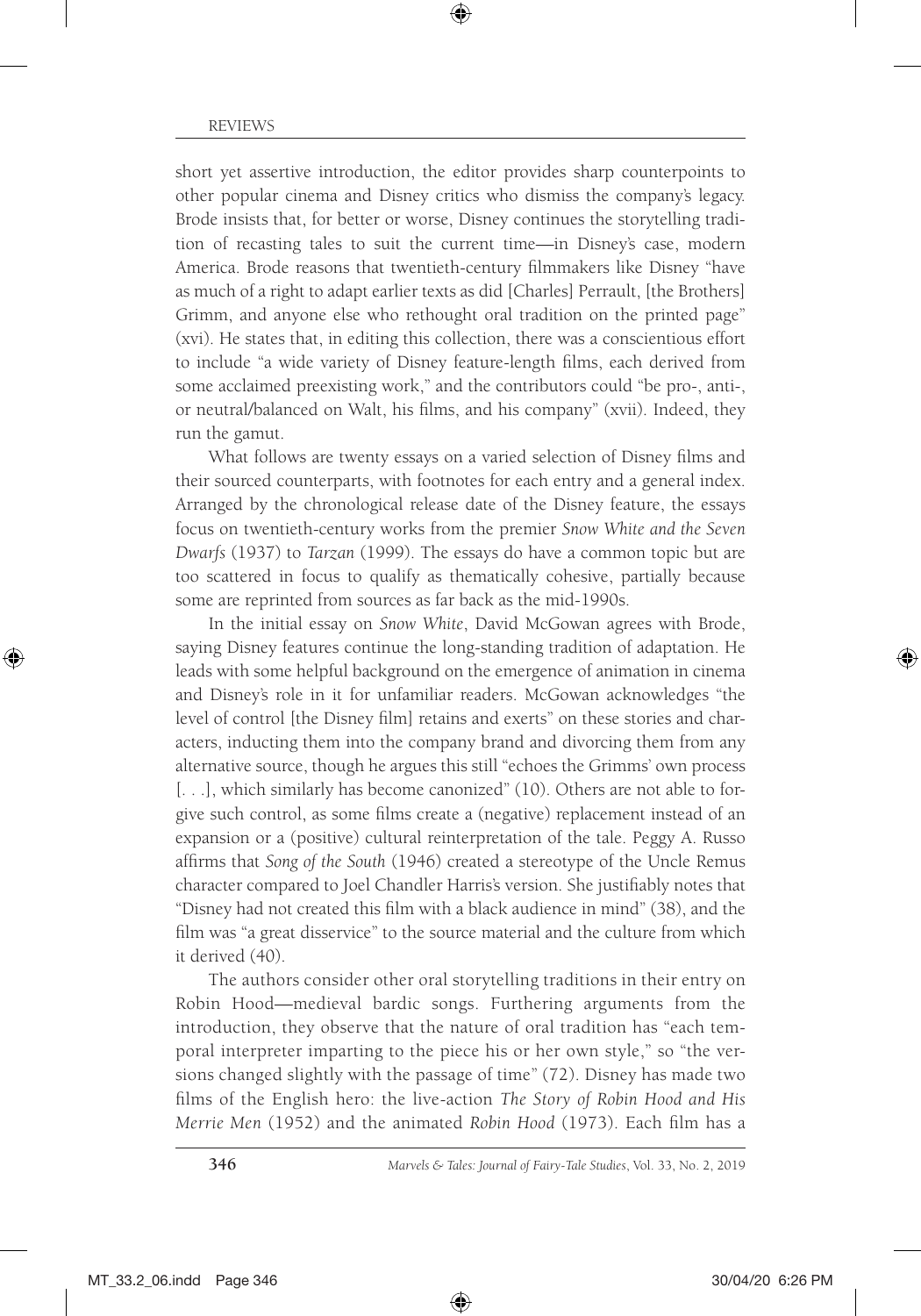minstrel character who periodically narrates, recalling the tale's origins. Although the authors continually discuss oral tradition, they do not reference any specific songs or transcripts, so, as such, their entry lacks argumentative weight.

Alexis Finnerty and Douglas Brode highlight *Sleeping Beauty* (1959) in their structural analysis. They consider functions listed by Vladimir Propp and how they can easily combine with classic American/Hollywood paradigms, landing on the most culturally appealing of both. For instance, "the recurring ancient theme of good defeating evil" gives the sources and retellings wide-ranging Western appeal, partially leading to the success of Disney's cinematic adaptations (111). In all, the entry contains nothing distinctly revelatory and has little to no support for its long-reaching claims—a consistent failing of Brode's entries here.

In his essay, "From Icon to Disneyfication," Finn Hauberg Mortensen examines Hans Christian Andersen's 1837 tale, Disney's 1989 film, *The Little Mermaid*, and Edvard Eriksen's bronze statue erected in Copenhagen in 1913. Mortensen considers how each version "(re)presents a continual modification of previous cultural representations" (178). However, this essay (originally a 2008 publication) is more about the "icon" of the mermaid than Disney per se, so the relevance is tangential at best.

Although the other essays do not concern themselves with traditional fairy tales, a few add points to the legitimacy and adaptation arguments prevalent in the collection. In her analysis of the two Disney films titled *Alice in Wonderland* (1951 and 2010), Sarah Boslaugh observes how "the author[ ] has become merely a source that can be drawn from or ignored, portrayed faithfully when it serves [the filmmaker's] purpose or betrayed when it does not" (56). In their respective essays, Elizabeth Bell and Susan Aronstein say that Tinker Bell and Merlin have been appropriated from their sources and morphed into metonymic icons of the Disney brand, as a trail of fairy dust above the animated castle logo and the sorcerer's hat. Both signify the Disney company's collective product—magic. Unfortunately, Bell's 1996 entry is outdated, since she references how the fairy "makes no public appearances" in the theme parks (80). Yet, Tinker Bell now features in the meet-and-greet area of the parks after the release of her own animated film in 2008. Shari Hodges Holt observes how "questions of authorship are evoked by the [film's] title" of the motion-capture animated Disney's *A Christmas Carol* (2009) when juxtaposed with the opening shot of a storybook, the author clearly stated as Charles Dickens (159). The acknowledgment of the source adds literary credibility but also underscores how powerful the studio's influence is if, after viewing this scene, people will still consider the story as "Disney's."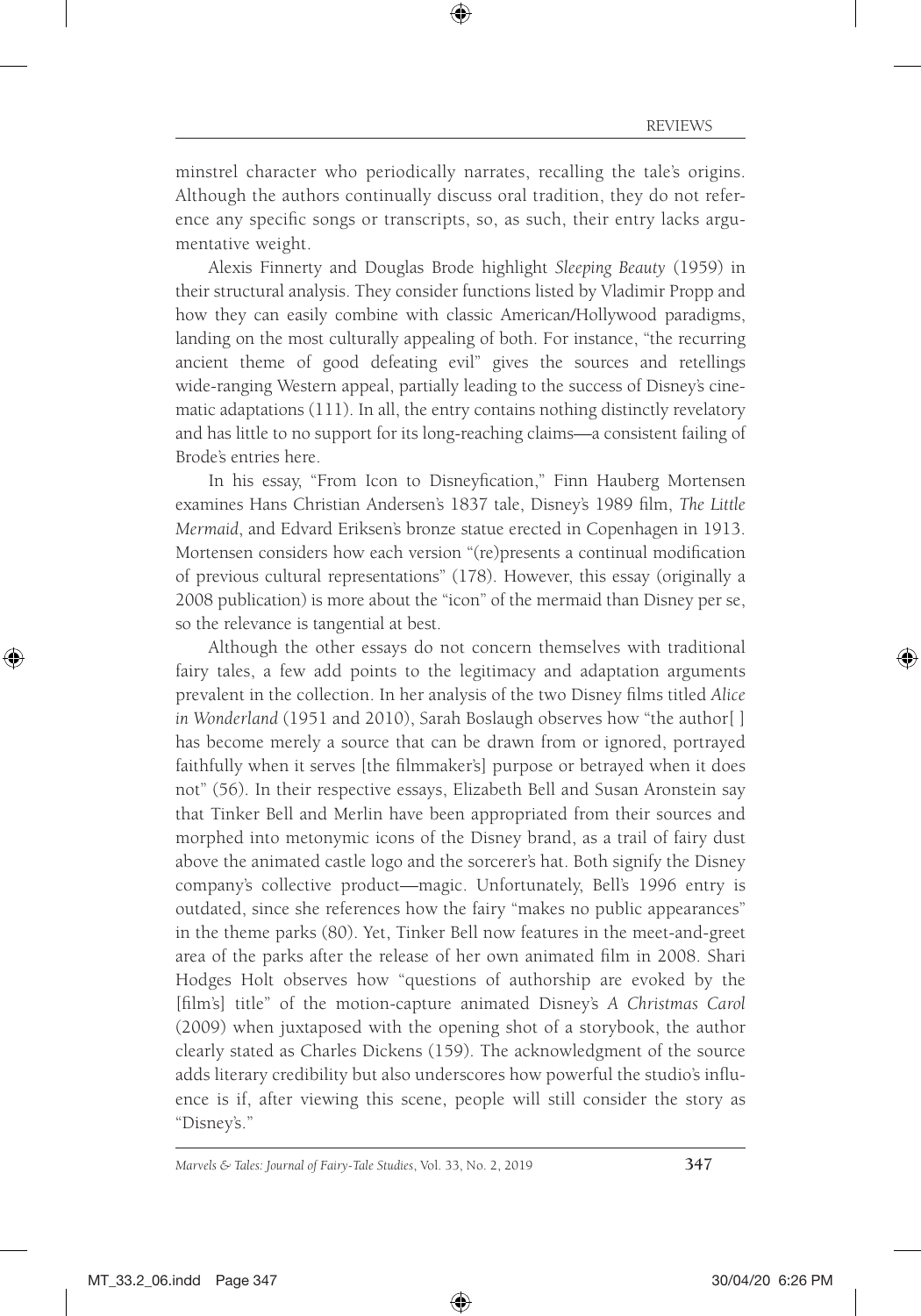Collectively, this book argues for consideration of "the Disney version" as one worthy of serious criticism, the same as other retellings. It furthers the conception that what is popular is not necessarily inferior. Disney films, for better or worse, are a continuation of the storytelling tradition of adaptation, even as they dominate the Western cultural mind-set.

> *Jeannie Coutant Simmons College*

*All Kinds of Fur: Erasure Poems & New Translation of a Tale from the Brothers Grimm. By Margaret Yocom, Deerbrook Editions, 2018, 88 pp.*

With sensitivity and a keen eye and ear, Margaret Yocom's new translation of the Grimms' version of ATU 510B, "All Kinds of Fur," is deceptively simple and beautifully insightful. A quick read, this is a welcome contribution to the growing body of work that connects the creative and critical impulses of fairytale work. Folklorists, fairy-tale scholars, and poets (as well as those of us who occupy more than one of those identities) will find much to enjoy, learn from, and return to in this slim book.

Fairy-tale scholars and folklorists have debated the merits of various translations, translators, and translation theories, especially in regard to the Grimms' tales, and thus a new translation is always a pleasure to investigate. Yocom's translation of the 1857 edition's tale text is not terribly far from other popular translations, such as those by Jack Zipes, Maria Tatar, or D[ee] L. Ashliman. For instance, Zipes writes in his translation of the 1857 text, "When she was grown-up, the king looked at her one day and realized that her features were exactly the same as those of his dead wife. Suddenly he fell passionately in love with her" (*The Complete Fairy Tales of the Brothers Grimm*, 2003, 239). This is Yocom's translation of the same passage: "Once, when she had grown up, the king looked at her and saw that she in every way was like his dead wife, and suddenly he felt an intense, hot-tempered love for her" (5/6). The differences are subtle, but whereas the Zipes translation allows the passionate, romantic love of the king for his daughter to pass unremarked, the Yocom version substitutes other words that make the love seem off-kilter and unhealthy, thereby interrogating the ways in which love is framed in the tale.

What Yocom changes most notably in her translation is arranging the lines by using the ethnopoetic methods pioneered by folklorists, which is a choice she defends in the afterword, stating, "Although the Grimms burnished their tales with literary language, I wanted to indicate that the oral tales they were based on resemble poetry more than prose fiction" (83). Indeed, I recommend reading Yocom's afterword before reading the translation itself, because, for me at least, understanding some of her choices helped me appreciate the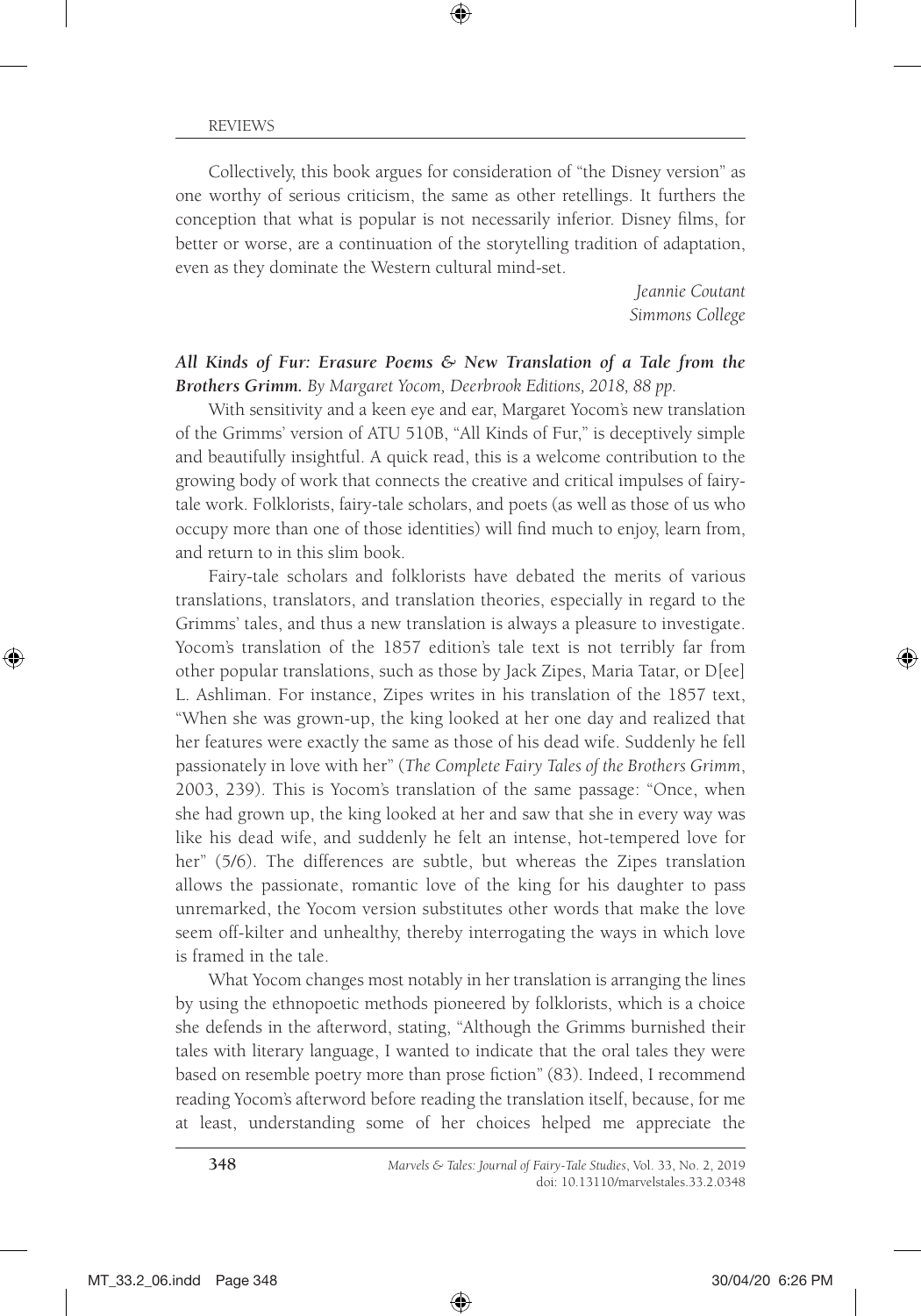translation and the erasure poem more. As someone who has not been exposed to much erasure poetry, for example, I benefited from seeing Yocom explain (on page 83) how the phrase "but you must be back here" (spoken by the cook to All Kinds of Fur) can, with erasure techniques, yield "steer." Yocom's playful use of language that shows the tale's protagonist alternating between human and nonhuman/animal identities is in keeping with both creative and scholarly approaches to the tale that investigate her alterity through metaphor and symbol.

The erasure poem is overlaid by using shaded text onto Yocom's new translation, such that if you read all the text you will get the translation, but if you only read the black text and ignore the gray-scale text, you will get the erasure poem. One example of how the text might differ is from pages 39/40, with the tale text reading,

Now, when she came into the kitchen to resume her work and sweep up the ashes, the cook said, "Leave it be until tomorrow and, instead, cook the king's soup for me. I would also like to look on a little upstairs, but don't you let a single hair fall in the soup, or else, in the future, you will not get anything to eat." So the cook went away, and All Kinds of Fur cooked the soup for the king, a bread soup.

In the erasure poem, words are grayed out to leave us with the following text— "Now resume ashes and starfall light the way"—which is an intriguing take on the protagonist's oscillation between kitchen and ball, creature and human, gender-neutral child and woman, and furry and celestial garments. Lines from the protagonist's father emphasize selfishness as words like "me" emerged from the erasure poetry, whereas lines from the new king, her husband-to-be, emphasize seeing and being seen, hinting at a loneliness to be eased by someone who is hopefully his equal.

Yocom's focus on drawing out the heroine's transformation "from a traumatized young woman who has, over the years, faced her abuse and has come to understand that she—and all people—are both animal and human, both scarred and beautiful" is in line with my own scholarly take on the tale, as a story that chronicles incestuous abuse through the uses of coding and symbolism (84). Further, Yocom's intellectual and artistic sensibilities make her an excellent guide to a nuance-laden revisiting of this tale. Just as ATU 510B refuses readers and scholars easy answers, so too does Yocom's book tread a path of rich ambiguity and tantalizing hints towards deeper—though never absolute—meanings.

> *Jeana Jorgensen Butler University*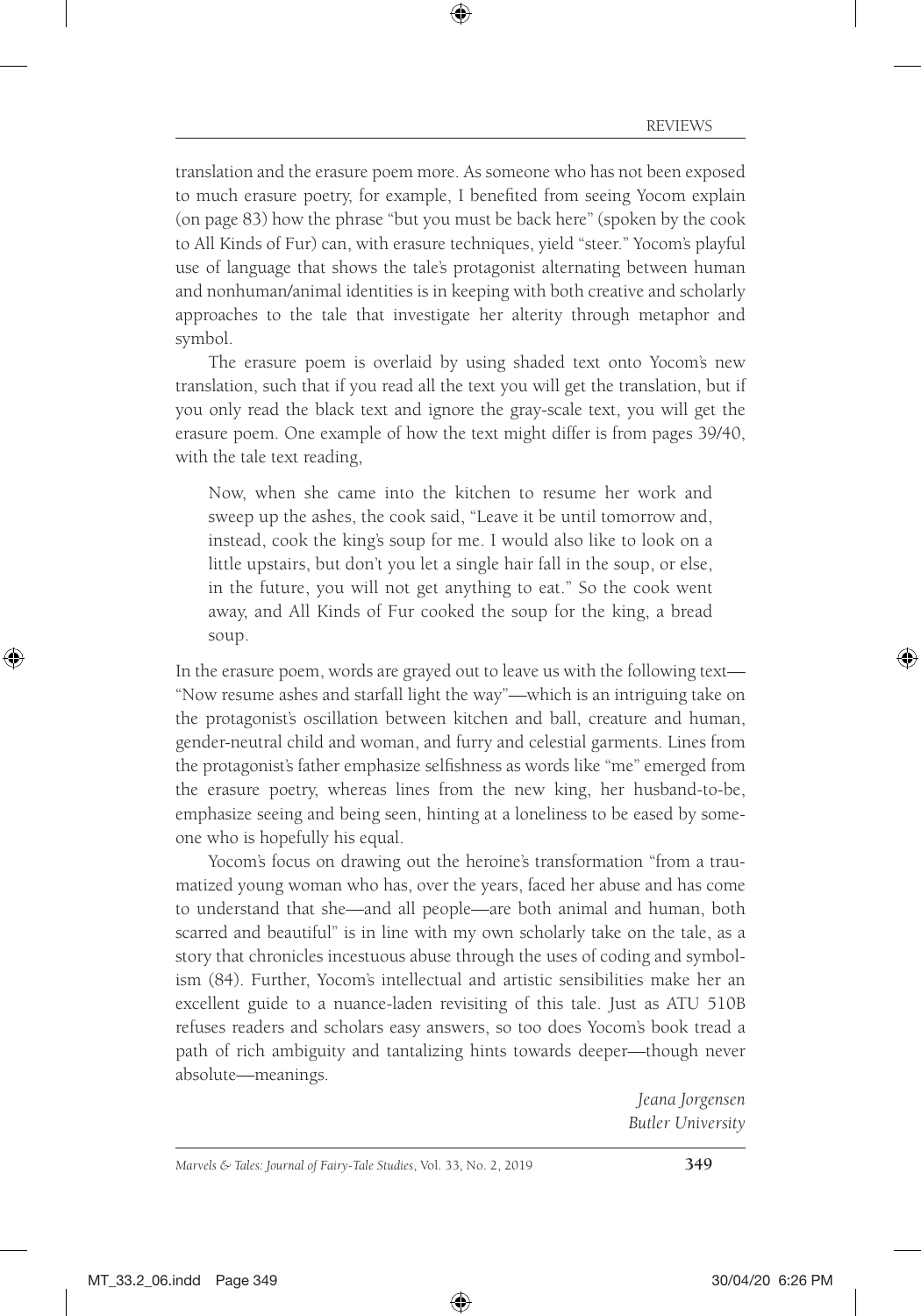*Dancing the Fairy Tale: Producing and Performing "The Sleeping Beauty." By Laura Katz Rizzo, Temple University Press, 2015, 197 pp.*

Just as a story changes with the teller, a dance changes in the body of the dancer. The dancer has the power to bring a beloved character to life through movement, years of training, and technical prowess, embodying centuries of tradition for a new generation. Yet the dancer's voice is often lost after she exits the stage, leaving the storytelling about ballet itself to the critics, scholars, and historians.

In *Dancing the Fairy Tale: Producing and Performing "The Sleeping Beauty*," dance scholar Laura Katz Rizzo uses a women's studies perspective to frame the history of this iconic and challenging ballet as produced by the Pennsylvania Ballet in Philadelphia. By focusing on the women who have directed and performed *Beauty*, she rejects a perception that ballet dancers are merely silent and subservient putty for male choreographers to manipulate. Women, she says, "are literally at the center of the stage and outnumber their male counterparts by the hundreds," and yet their power has been repeatedly overlooked by ballet critics and scholars (17). Indeed, women are the central characters of *Beauty* itself, from the vengeful and dark fairy Carabosse and the kind Lilac Fairy, to, of course, Aurora herself. Using the character of the Aurora as a metaphor, Rizzo deftly illuminates the agency and strength of the ballerina cast to play this technically demanding role and how the ballet reflects a collective desire for a world where good triumphs over evil, and we all live happily ever after.

In chapter 1, she sets the stage, accurately claiming that most writing on ballet has been from the perspective of the audience, specifically that of the male critic. She also argues that working dancers have not written significant critical work, not because they are not intelligent and articulate, but because they are not trained in the academic language of dance writing; they are trained in the rigorous steps of classical ballet. Rizzo says there is "an unfortunate gap" between the "lived experience of the ballerina and the lived experience of the ballet historian and critic" (14), which contributes to an overarching viewpoint that ballerinas are "objects of the male gaze on display for audience members and as female bodies disciplined by the political and social control of the capitalist patriarchy" (15). But without the dancers, the dance cannot exist. She explains that *Beauty* can be a metaphor for ballet itself because "ballet sleeps until it is reanimated by the dancing bodies of performers" (26).

She chooses the Pennsylvania Ballet to further shift the existing narrative of ballet history from New York City to the many successful and technically proficient professional companies around the United States, and because it was the first American company to produce *Beauty*. She caveats that her book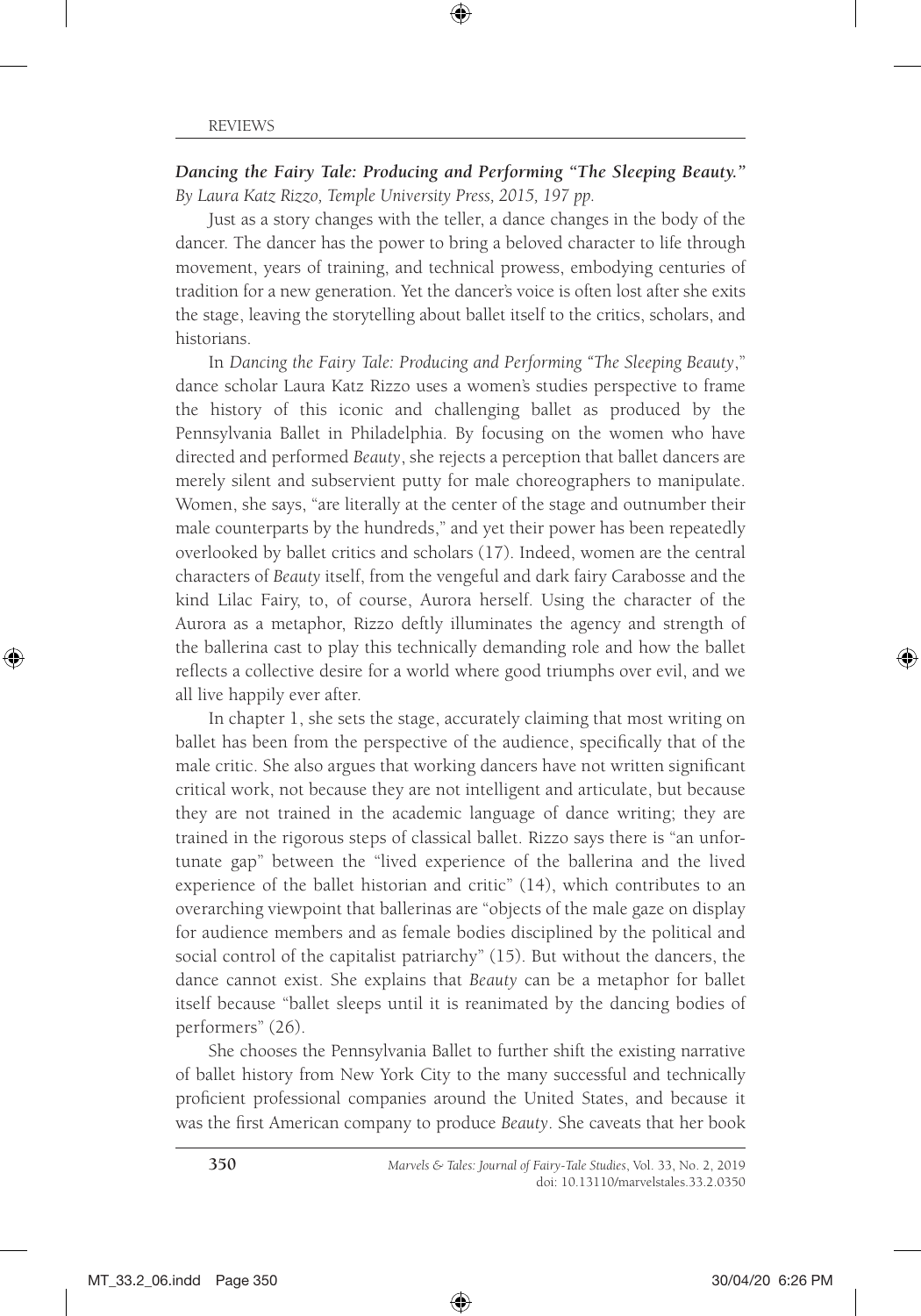is not a comprehensive history or study of ballet in Philadelphia, but she includes detailed accounts of the challenges faced by the company and its directors, particularly as each production emerged in the wake of social and economic difficulties.

In chapters 2–4, she opens the curtain, revealing a detailed history of each production, starting with the ballet's lavish premier in 1890 in Saint Petersburg, Russia, to the score by Pyotr Illych Tchaikovsky and choreography by Marius Petipa, whose works helped to shape the technique and popular perception of the classical ballet canon. Indeed, each subsequent production of *Beauty* is inevitably compared to this original, but she reminds us that, because this production appeared before the advent of film, it will never be reproduced exactly. Even if we did have a full score (sections of the ballet have been preserved in Benesh notation, a system to document dance and human movement), each generation of dancers has their own unique bodies, technical skill, and lived experiences.

She then describes the first professional *Beauty* with a live orchestra in the United States in Philadelphia in 1937, under the leadership of dancer Catherine Littlefield. With ingenuity and limited resources, Littlefield not only produced a relatively opulent and well-received *Beauty*, providing a much-needed escape for audiences beleaguered by the Great Depression, but also trained her company in a kind of hybrid form of ballet inspired by vaudeville and the likes of Fred Astaire and Ginger Rogers.

Rizzo then describes *Beauty*'s second awakening in 1965, produced by Barbara Weisberger, against the backdrop of modernism, the civil rights movement, and second-wave feminism. Weisberger struggled to bring the tale of a benevolent monarchy to a generation suspicious of class stratification with pared-down costumes (only one tutu), minimalist sets, and new choreography. Rizzo illuminates the tension between *authentic* and *contemporary*, as traditionalists found Weisberger's *Beauty* to be an affront to earlier classical interpretations. Despite receiving support and even full choreographies from George Balanchine, Weisberger struggled, eventually being ousted from her own company.

In chapter 5, Rizzo adds to her archival research with interviews with three dancers cast as Aurora in two recent productions—1997 and 2002 giving them voice in a field where dancers are perceived to be silent, supporting her initial claim that ballet dancers have creative and bodily agency. Despite ballet being a "formal syntax," the dancers "use the vocabulary of classical dance to formulate their own artistic voice" (117). Through her interviews, she finds that playing Aurora is a "ritual enactment of tradition" in which the lead dancer grows from ballet dancer to ballerina, just as the princess becomes a queen. Rizzo summarizes her book with a brief history of the Charles Perrault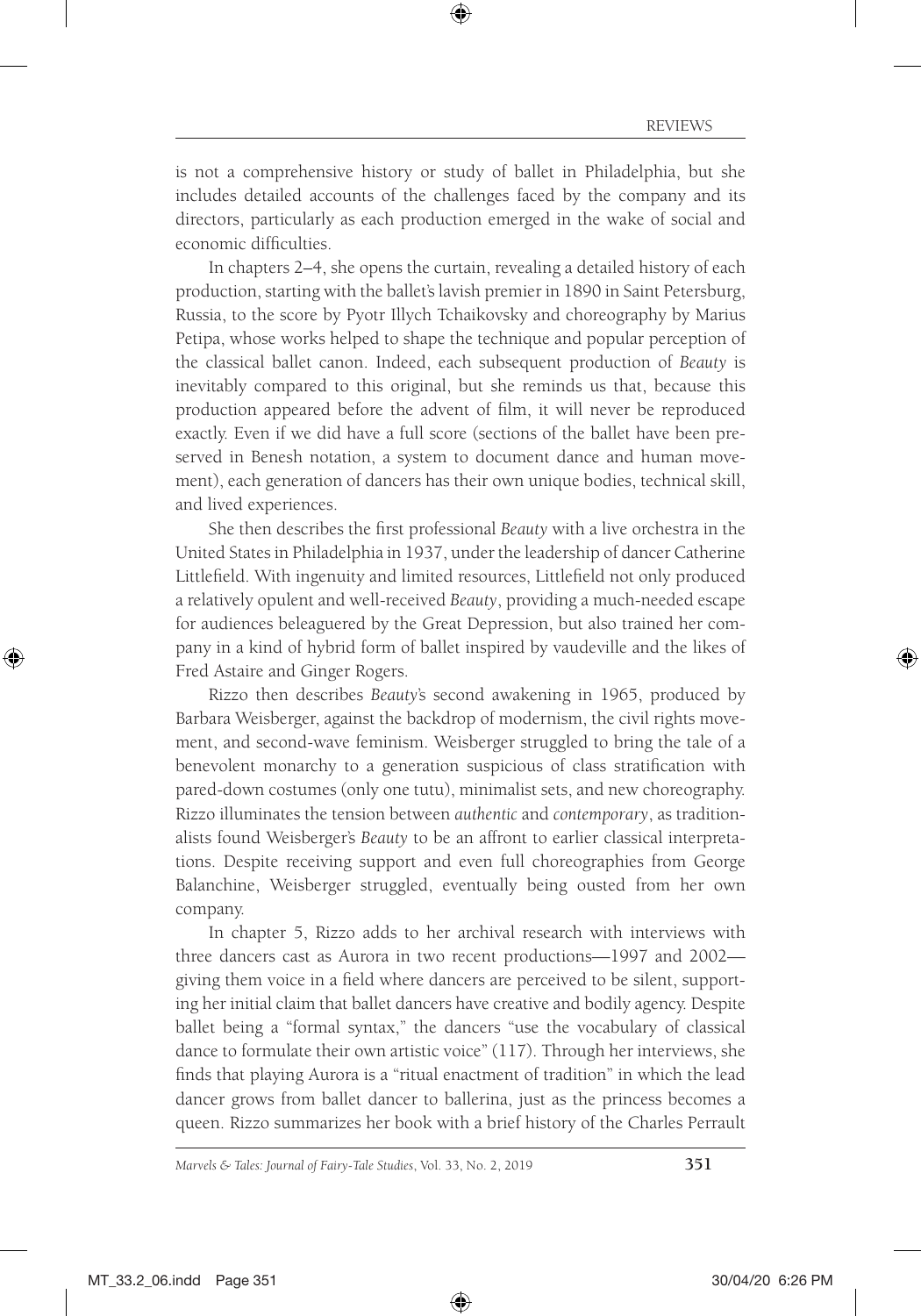fairy tale on which the ballet is based, its interpretations since the seventeenth century, and how Aurora signifies the power and resilience of women in the face of tradition, patriarchy, and social change.

*Dancing the Fairy Tale* emphasizes the "Dancing" over the "Fairy Tale." Rizzo writes for scholars of dance history and balletomanes looking for a feminist perspective on American ballet history, and she expects her audience to be familiar with the ballet canon, choreographers, and step names. However, for folklorists seeking histories of how fairy tales are embodied through performance, Rizzo's research could be quite valuable, particularly for scholars seeking feminist perspectives.

> *Abigail Keyes Independent Dance Writer and Educator*

#### *Making a Splash: Mermaids (and Mermen) in 20th and 21st Century Audiovisual Media. By Philip Hayward, John Libbey Publishing, 2017, 211 pp.*

Philip Hayward's *Making a Splash* was published in 2017 in a small spate of research monographs on the mermaid theme. These included Tara E. Pedersen's *Mermaids and the Production of Knowledge in Early Modern England* (2015), Lucy Fraser's *The Pleasures of Metamorphosis: Japanese and English Fairy Tale Transformations of "The Little Mermaid"* (2017), and Jennifer A. Kokai's *Swim Pretty: Aquatic Spectacles and the Performance of Race, Gender, and Nature* (2017). Hayward's work goes some way to explaining, perhaps, this academic trend: the book details waves of popularity of mermaid films and television, including recent vogues. It covers "all feature films and television programs that have included substantial representations of mermaids or mermen" in North America, Europe, and Australia from 1904 to 2015 (3). Though Hayward excludes animations apart from Disney's and a few others, and acknowledges that he may have missed some productions, it is difficult to imagine that anyone is more qualified than he is to critique any omissions. The book offers an encyclopedic collection of sources that will prove essential for anyone working on this topic.

*Making a Splash* does not engage much with fairy-tale studies but has several points of appeal for researchers in the field. Working from a base in cultural studies (and thereby engaging with adjacent fields such as literary studies, art history, and musicology), Hayward takes up the concept of *media lore* as developed by the Russian Laboratory of Theoretical Folkloristics, which understands screen-based communication as a third type of cultural knowledge distinct from oral and literary communication (18). Analysis is then framed by psychoanalytic theory, particularly Freudian, Jungian, and Lacanian ideas. These are certainly well suited to unpicking Hans Christian Andersen's influential fairy tale.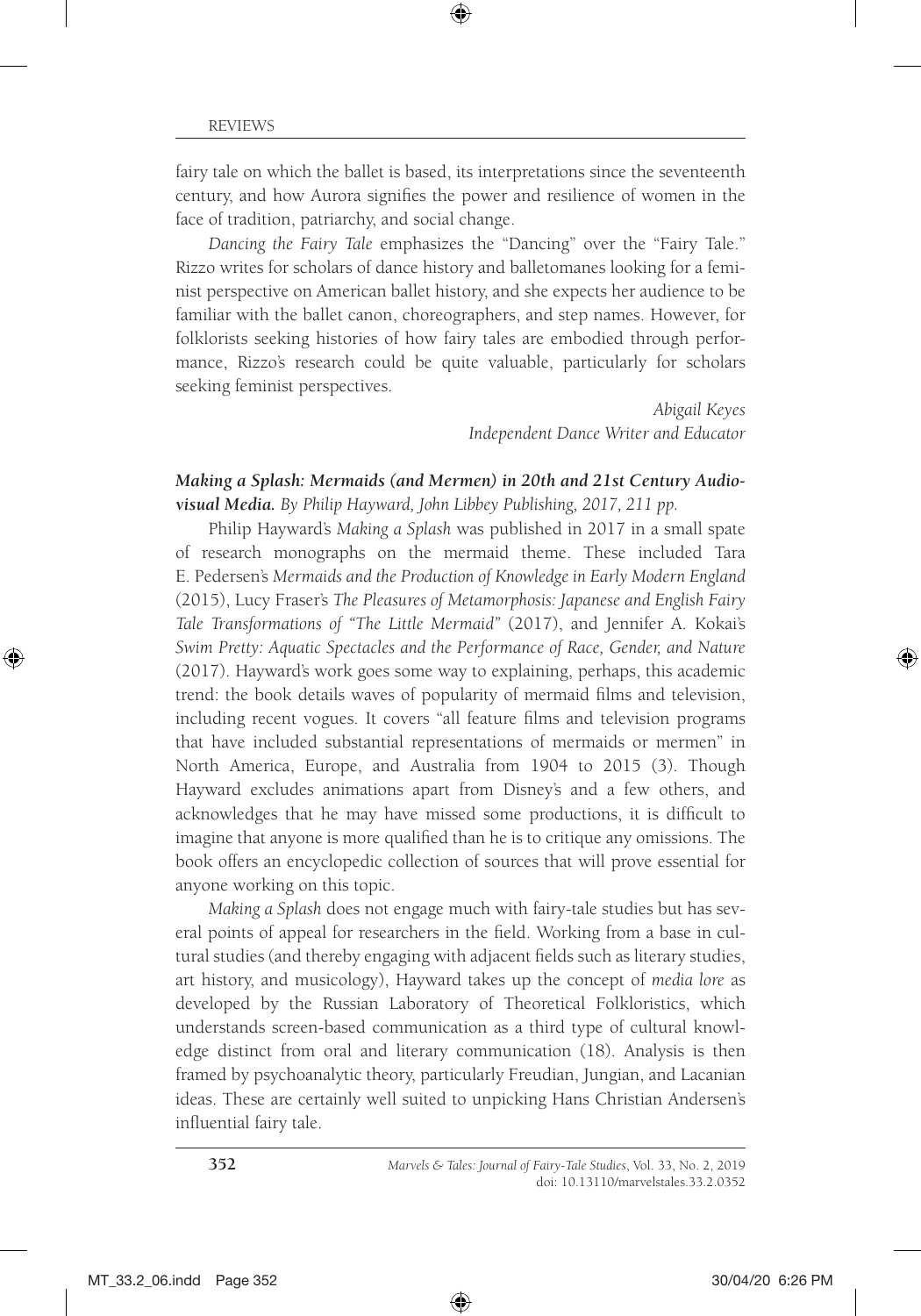Chapter 1 focuses on such psychoanalytic readings of Andersen's story and of Disney's *The Little Mermaid* (1989), then turning to an informative range of audiovisual responses to the sexualization of mermaid Ariel, including pornographic parodies. As a result, this chapter provides vital context to screen depictions of mermaids but somewhat neglects the topic of children as mermaid fans, though they are the main target audience for both the Danish fairy tale and the Disney adaptation.

Chapters 2–4 likewise focus on films and novels for adults and the issue of the mermaid's identity, sexuality, and sexual appeal. Chapter 2 explores the "allure" of "fixed-form" mermaids (who do not metamorphose), particularly for the heterosexual male gaze, with special reference to films and plays from the 1940s and 1950s (56–66). Chapter 4 also focuses on sexual appeal, but this time through the figure of the "transformative mermaid" who "switches with relative ease" between different physical forms, which is a depiction that was institutionalized by the 1984 romantic comedy *Splash* (92). The value of the media-lore frame shines here in the author's comparison of this blockbuster film with nonmainstream products such as pornographic parodies, feminist mermaid-themed pornography, and more ephemeral representations such as social media posts and a short film featuring a performance artist known as the Permaid (105–07).

Chapter 3, "Sonic Seduction: Mermaid Vocality and Its Expression in Screen Soundtracks," which is coauthored with Jon Fitzgerald, takes a musicological approach, which is an ideal lens for understanding audiovisual representations of the mermaid and the complex issues of gender, identity, and voice that weave through mermaid stories—Andersen's tale in particular. Here, technical but accessible explanation of film soundtracks and vocal techniques is used to show how speaking and singing voices, as well as music and sound effects, can and do deftly convey the multiple meanings of mermaids.

Chapter 5 then shifts from the male gaze to feminine identifications with mermaids, here exemplified by Sue Monk Kidd's novel *The Mermaid Chair* (2005) and the film adaptation of the same title (2006). Children's mermaid culture, while not the focus of these initial chapters, is addressed by chapter 6, which is a fascinating exploration of the twenty-first-century phenomenon of mermaid fan cultures, particularly of tween and teen girls. The chapter first looks at influential film and television representations in this sphere and then describes the recent growth of practices of "mermaiding," such as professional mermaid performers and cosplayers. Finally, it examines "aficionado productions" (143–48), noting the huge number of young people's amateur mermaid videos posted on *Youtube* and the like. One of these short clips had reached over 37 million views at the time of Hayward's writing (and has now exceeded 55 million). These videos constitute a significant, lively engagement with fairy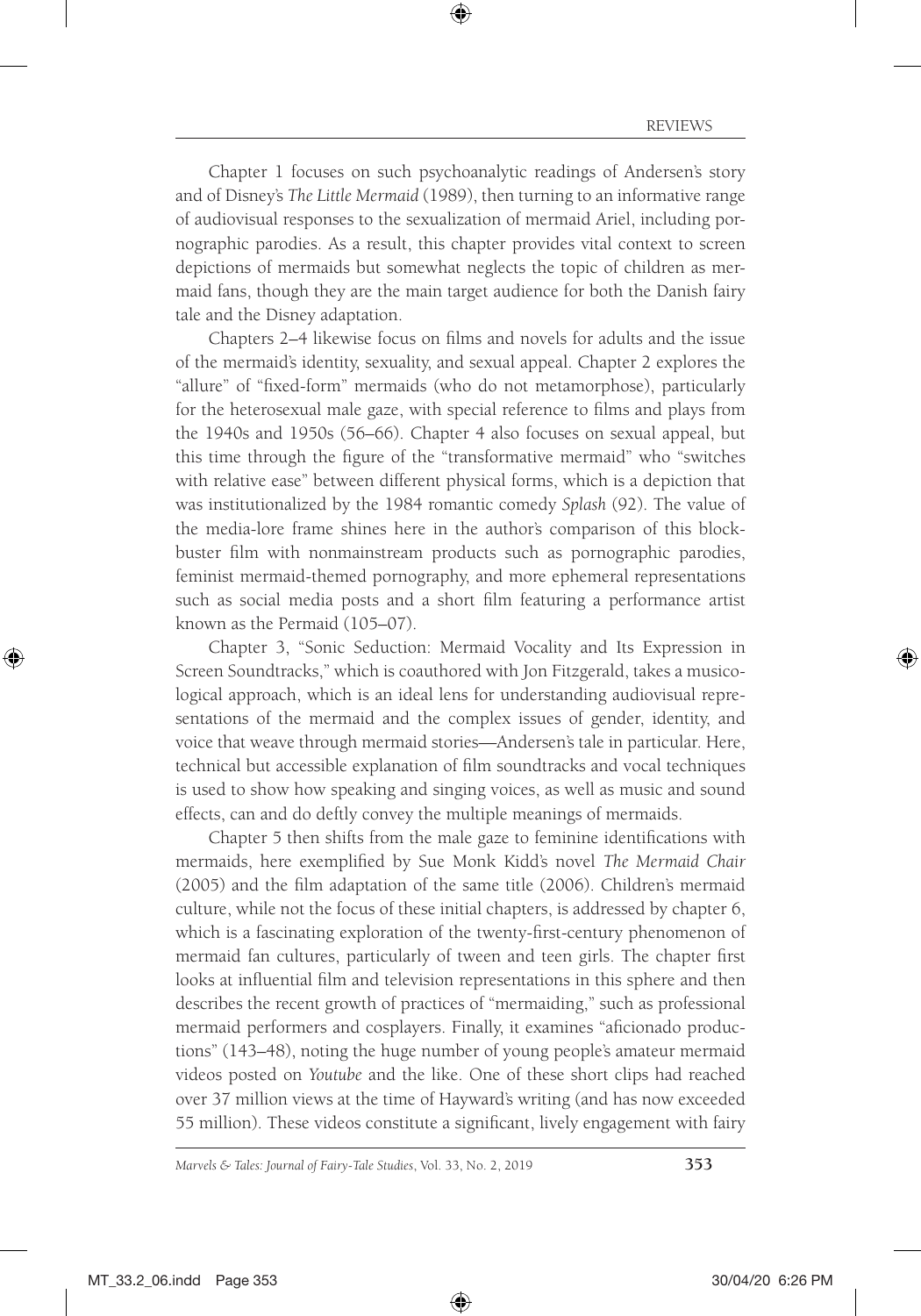tales and folklore that has been largely overlooked. As Hayward notes, it is significant that the mermaid figure seems to offer a more liberating and positive identity for its young performers than has been associated with adolescent girls in previous research.

Chapter 7, "At the Margins: Mermen on the Screen," notes the comparative lack of representations of mer*men*. It considers the troubling connotations of a merman's physical body for masculine identities. Chapter 8 then pivots to a closer look at Animal Planet hoax documentaries that manufacture evidence and present reportage on the existence of merfolk in a way that "blur[s] the distinction between fiction and factual media production" (184). The inclusion of this pseudo-nonfiction format enriches the understanding of this complex topic as, of course, conventionally merfolk stories pitch themselves as *magical*.

*Making a Splas*h offers an in-depth look at primary sources, and as such in parts it is quite summary heavy. Nevertheless, it effectively reveals the way audiovisual mermaid cultures exist as part of an interactive media lore that operates far beyond static screen stories (17). It would be wonderful to see these films and television programs put into conversation with stories in other media, and from other languages or cultures, and those that feature other imaginary creatures. Hayward has developed some of these possibilities himself in his follow-up volume *Scaled for Success: The Internationalisation of the Mermaid* (2018), in which he and others examine merpeople in diverse cultural contexts.

> *Lucy Fraser The University of Queensland*

### *The Maltese Cinderella and the Women's Storytelling Tradition. By Veronica Veen, Self-published, 2017, 236 pp.*

This is a book that we expected to like, but about which our feelings are mixed. That a version of "Cinderella," learned by oral transmission, was still being told by a Maltese woman in the first decade of this century is of inherent interest and proves again that rumors of the demise of *Märchen* (fairy tale) in European oral tradition are exaggerated. Archaeologist/cultural anthropologist/ art historian Veronica Veen recorded the tale of *il-Germudija*, the Sooty One, from Marija (1913–2008)—she is not further identified—in 1992, with the assistance of Gianna, Marija's niece, also a storyteller, who appears throughout the book as Veen's consultant on women's life and storytelling in Malta. All well and good, except that we learn far less about Marija than we do about Veen, who cannot let go of a fight—never quite explained—that she had with Maltese authorities over an archaeological excavation in the 1980s. Veen's preoccupation with this dispute becomes an irritation to even a sympathetic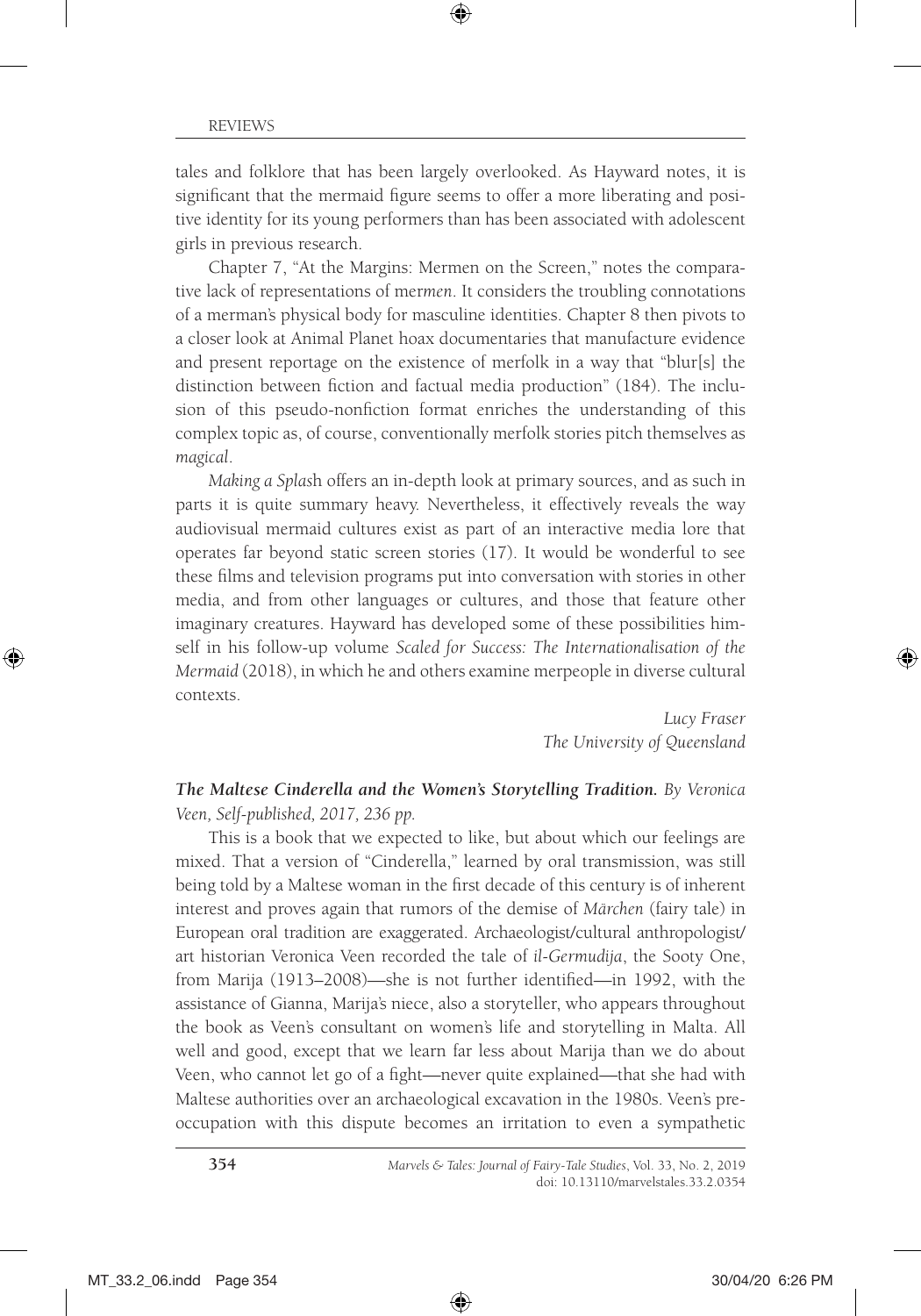reader: the writer gets in her own way. A book that has many sound ideas, and follows an appropriate ethnographic method, is betrayed by eccentric disregard of scholarly conventions, unsupported assertions, and a stream-ofconsciousness writing style, all of which could have been fixed by an editor and peer review.

In chapter 1, Veen discusses storytelling settings in Malta and the background of the "dynasty of tellers" from whom Marija descended. Surprisingly Marija "always mentioned male tellers as sources" (19), a point that Veen might have queried had she been aware of Bengt Holbek's distinction between malecentered and female-centered tales, and his finding that, while men did not like to tell women's tales, women would tell tales of both genders (*Interpretation of Fairy Tales: Danish Folklore in a European Perspective*, 1987, 168). Awareness of Holbek's concept of tales as projective screens for showing critical conflicts, as between mothers-in-law and daughters-in-law, would also have spared her from the error of suggesting that this vexed relationship was a particularly Maltese cultural phenomenon rather than one of the drivers of female-centered fairy tales internationally (28).

Chapter 2 presents several Cinderella tellings by Gianna and, at last after 47 pages, Marija's version. The tale is translated from Maltese to English by Gianna, and Veen gives a detailed account of the telling situation with sensitive commentary based on discussion with the two narrators. It is to Veen's credit that she allows us to see these transcripts of her interview with Gianna; her method is to bring the reader into the process of interpreting her encounters with the tales and their tellers. It becomes clear that one of the fascinations of the Cinderella story for Veen is that it bears on her own experience as a stepdaughter, as well as that archaeological dispute: "[T]he Cinderella story is also about me!" (59).

These two chapters are the strongest, and most of interest to folklorists and fairy-tale scholars. The book as a whole requires patience with misrepresentations of scholarship. For example, in chapter 3 Veen overestimates the reality of ATU types, not recognizing the incredible variety of actual manifestations, resulting in problematic conclusions like "Though the Maltese Cinderellas are basically Catskins ([AT] 510B), as far as we want to 'typologize' them, their assertivity is more in Basile's common Cinderella/Zezolla-line ([AT] 510A)" (79). Laboring under the misapprehension that the only, or most, "energetic and determined" Cinderellas are from Malta, Veen displays her limited knowledge of the tale type in general, as well as of the freedom tellers may take in narrating the tale as they wish. In fact, she wavers between a literary assumption of some kind of fixed text and the more interesting one of a "huge cloud of motifs" (she intends the digital storage analogy) from which tellers choose whatever elements serve their tastes and needs (93). It is not true,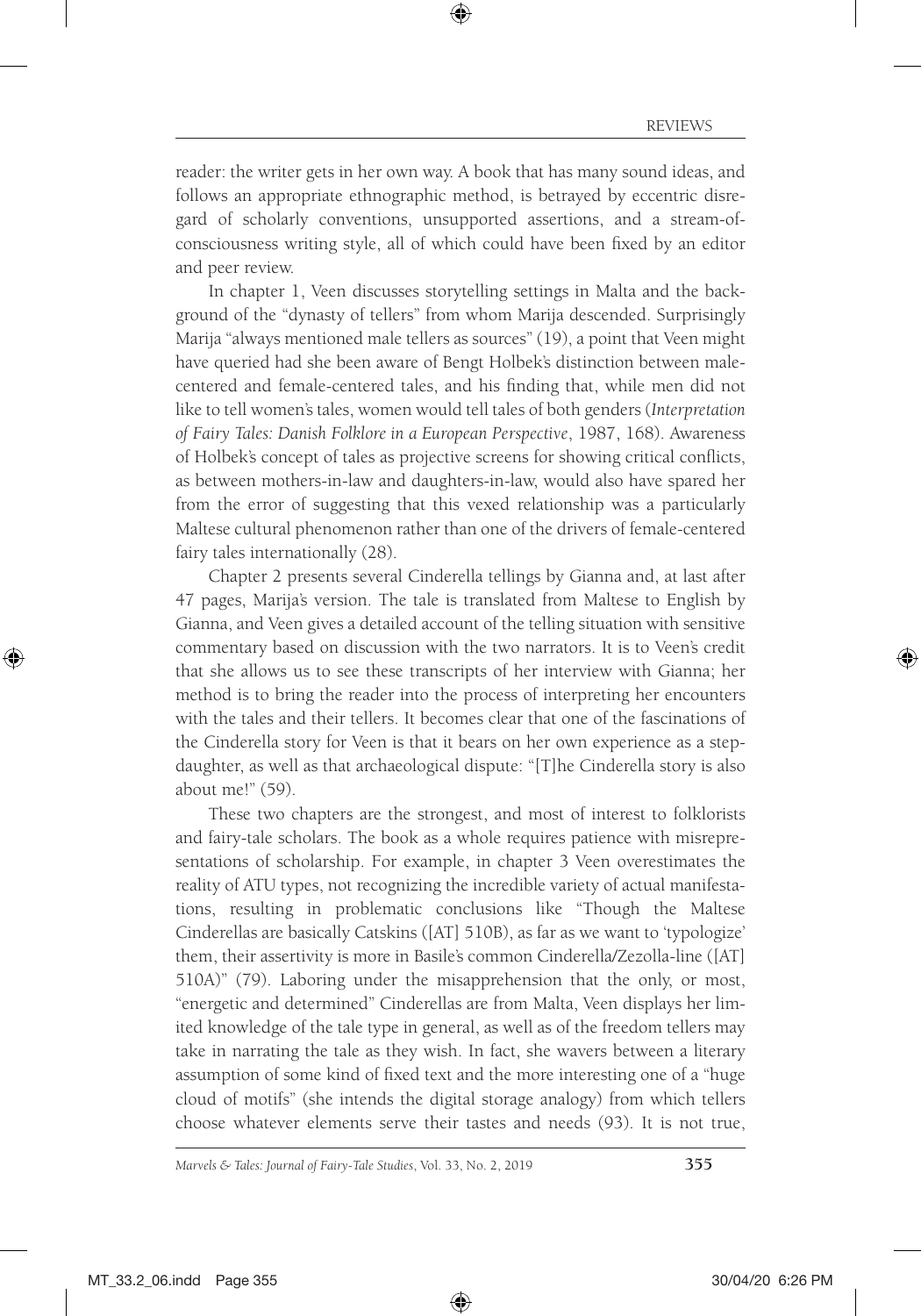however, that "most collectors, still today" make composite texts of tales recorded in the field; anyone trained in folkloristics since at least the 1940s knows this is a cardinal sin (93).

Chapter 4 discusses the collectors of Maltese fairy tales, which is a useful contribution, as well as the Sicilian Laura Gonzenbach, whom Veen particularly admires (129).

The final chapter draws together **"some loose but important threads left,"**  but only the most patient of readers will have persisted (boldface in original, 194). So much good scholarship is available on women narrators and symbolic/cultural anthropological implications in female-centered tales, in Southern European cultures, that Veen could have reflected on here: for example, James M. Taggart's *Enchanted Maidens: Gender Relations in Spanish Folktales of Courtship and Marriage* (1990), Marisa Rey-Henningsen's *The Tales of the Ploughwoman* (1996) of Galicia, and Isabel Cardigos's *In and Out of Enchantment: Blood Symbolism and Gender in Portuguese Fairytales* (1996). None of these gets into the selected and annotated bibliography, but then, as Veen says, "Bibliographies tend to be bombastic exercises in what I call showing-off science" (228). We plead guilty.

We are saddened that Veronica Veen's self-funded fieldwork, her detailed analysis, and all the effort of self-publishing in her second language have resulted in a book that, due to her sense of her own victimhood—Cinderella's sooty stage—and lack of an editor to rein in her tendency to dart off on a tangent, does not do her justice. Nevertheless, all credit to her for seeking out the teller and listening to an oral tale, taking the trouble to think deeply about its strangeness, history, and meanings, when most academics hurry by.

> *Martin Lovelace Memorial University of Newfoundland (retired) Pauline Greenhill University of Winnipeg*

#### *L'Orientale allégorie: Le conte oriental au XVIIIe siècle (1704–1774) [The Oriental Allegory: The Oriental Tale in the XVIIIth Century (1704–1774)]. By Jean-François Perrin, Honoré Champion, 2015, 310 pp.*

From Antoine Galland's 1704 *Les Mille et une nuit* (The Thousand and One Nights) to Voltaire's 1774 *Le Taureau blanc* (The White Bull), French Oriental tales were a genre without a proper critical study. Jean-François Perrin has filled that gap in fairy-tale and eighteenth-century studies. Drawing on the wealth of knowledge he has accrued since founding *Féeries* (Fairy Play), an online journal dedicated to eighteenth-century and nineteenth-century tales, Perrin establishes the Western Oriental tale as an eclectic genre whose core texts share common ground in the *Nights* but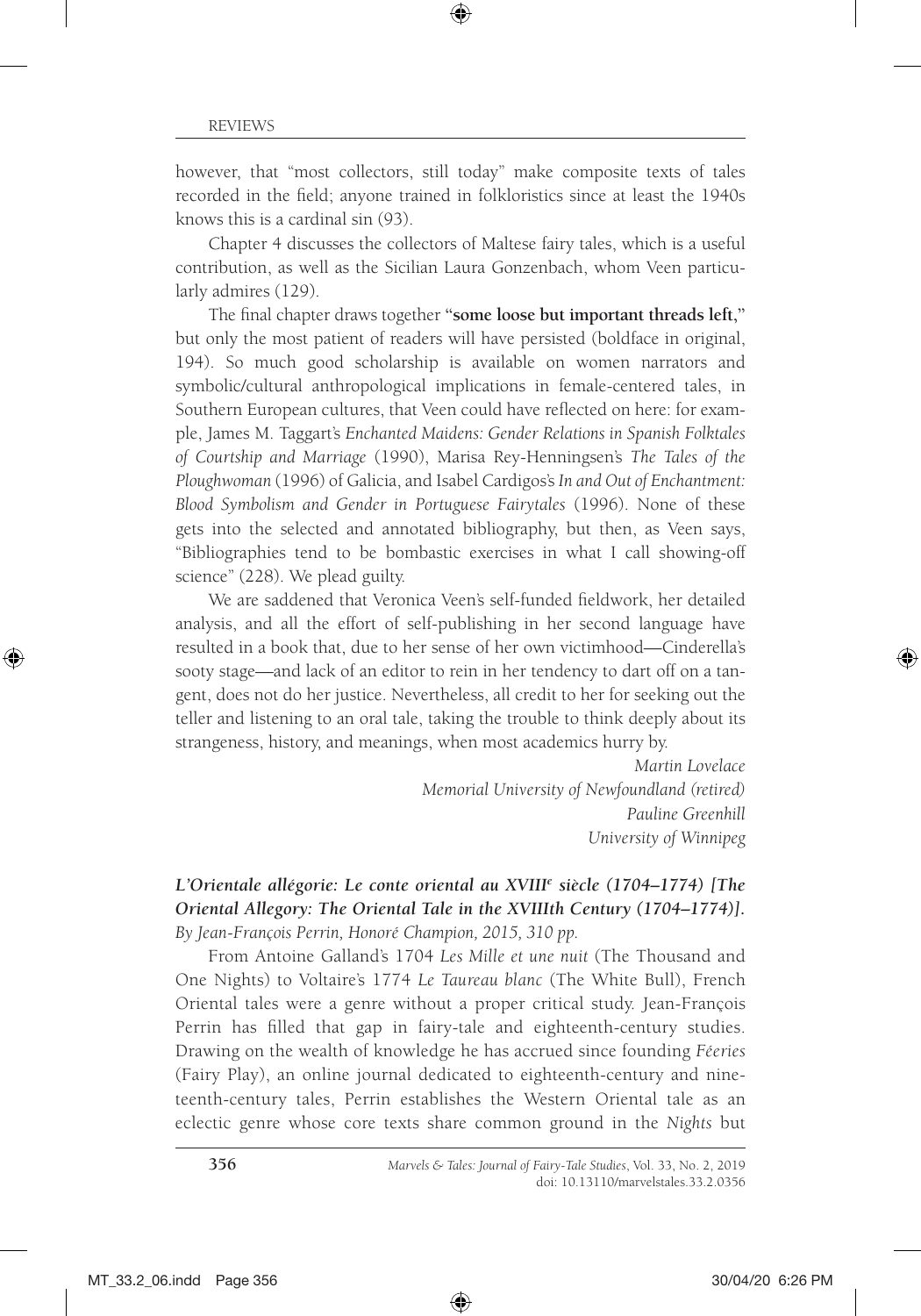exhibit vastly different poetic styles. The book argues that, once Galland reworked Oriental tales in salon French with a reputation for flippant double entendre, he set the stage for a wild Enlightenment romp with Eastern allegory, from hybrid montages to libertine and parodic satires (15). In a parade of wit that Perrin considers a vogue within the fairy-tale vogue launched in the 1690s, we meet writers as diverse as Antoine Hamilton, François Pétis de la Croix, Thomas Gueullette, Crébillon fils, Jacques Cazotte, Louis de Cahusac, Voltaire, and Jean-Jacques Rousseau, among others. The book conversely offers new insight into the global impact of the *Nights* by identifying it as the catalyst of a wholesale reconfiguration of the literary landscape in France (59).

The first part of the book, "Genèses," provides an overview of the *conte oriental à la française* (French Oriental tale) as Perrin will treat it, with chapters on its main progenitors, Antoine Galland, Hamilton, and Voltaire. Part 2, "Poétiques," takes up four styles that exemplify the literary ingenuity of writers that transformed Middle Eastern and Asian tales into French Enlightenment allegory. In part 3, "Problématiques," Perrin explores four topics mined from the French Oriental tale—the nature of enchantment and the participation of the reader, reincarnation, gender politics, and the science of sleep—against the backdrop of eighteenth-century intellectual history.

In contradistinction to Edward Saïd, Perrin considers the *Nights* an early ethnographic project (272). Galland, a learned Orientalist, translated stories from the East to teach "un savoir authentique des réalités orientales" (authentic knowledge of Eastern realities) to the uninitiated Westerner and fashioned the Orient as a mirror of European ideas and values (32). Writers Perrin would call imitators took up what Voltaire would dub the "Mille et un" (thousand and one) framing device and spun it to marvelously diverse purposes. Like Galland, Pétis de la Croix (*Les Mille et un jour* [The Thousand and One Days], 1710–12) and Gueullette (*Les Mille et un quart d'heures* [The Thousand and One Hours], 1733) both had extensive knowledge of the East—Pétis traveled and Gueullette read voraciously—and showcased it in the sophisticated humor of the French literary tale and the serial structure of the *Nights*. Drawing real-world influence "de tous les rayons de la bibliothèque" (from library books, 156), Gueullette, for example, created pastiches of the East, what Perrin calls "paradoxical fictions" (265). One of them, his *Contes chinois* (Chinese Tales, 1723) features as its framing device a narrator who recounts all of his reincarnated lives.

A second line of imitators, beginning with Hamilton's tales published posthumously in 1730 and up through Voltaire and Rousseau, ironized and satirized Galland's "style allégorique à l'orientale" (allegorical Oriental style, 16). These Hamiltonesque tales are antipedagogical satires of the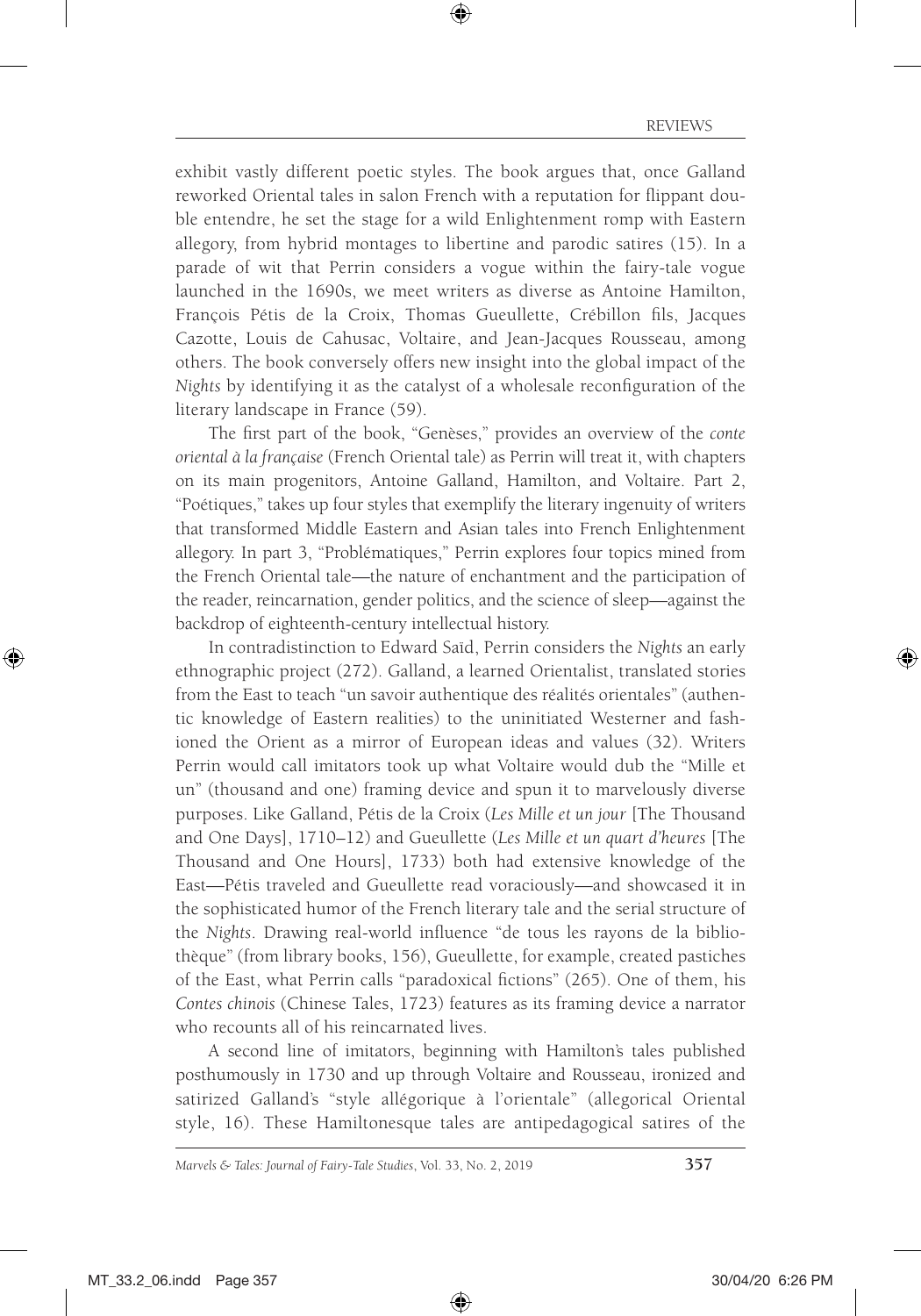East (36). They weigh down the core features of the *Nights*—its frame, its décor, its interpolated coherence—with extravagant features of European romance to produce fantastical, libertine, and absurd storylines filled with every manner of persiflage, from burlesque parody (Hamilton) to oversexed furniture (Crébillon fils).

Of the two lines Perrin traces, satirists à la Hamilton are the core of the book's interest. Satire shattered the coherence of the *Nights* to establish a "régime métafictionnel distancié" (distanced metafictional regime) that depends on and toys with the reader's knowledge of Galland's strategies and motifs (70). Among the satirists, Perrin highlights Crébillon fils for his particularly extravagant ingenuity, Voltaire for philosophizing with the Oriental tale, and Rousseau for using it to engage political issues. The *Nights* offers a new vantage point even on well-trodden paths like Voltaire's philosophical tales. By linking his "Mille et un" to Galland, Gueullette, and Hamilton (whose work circulated in manuscript form as Voltaire began to write tales), Perrin suggests that the rhythmic wit and cycle of skepticism endured by Voltaire's famous characters owe a debt to French Oriental tales.

These two lines influenced by the *Nights* nevertheless share common ground. French Oriental tales are a pastiche of cross-cultural poetics and themes borrowed from fabliaux and older European tales, Orientalist travel literature, and the fantastical tales told within the embellished, often quite fictional, travelogues of the period. They are an unruly genre that pose "problèmes à la fois passionnants et délicats" (exciting and delicate issues) for the critical reader hoping, as Perrin does here, to tease out their sources and impact (9). An example of the complexities Perrin untangles is Crébillon fils' *L'Ecumoire, ou Tanzaï et Néadarné* (The Skimmer, or Tanzaï and Néadarné, 1734), a fairy tale and wish tale with faux-Eastern characters with absurd names and libertine predilections, whose magic object is a mundane but wicked kitchen skimmer.

In an uncommon poetic move, Perrin uses the epilogue to become a *persifleur* of the *Nights* himself, creating a *mise en abyme* of the book's argument and suggesting that the influence of the *Nights* goes on. The book's great contribution is that it gathers up breadcrumbs Perrin has been leaving for years into a master argument about how the *Nights* transformed French literary style through the pens of Galland's imitators. He reveals an extensive, if sometimes overwhelming, web of connection among disparate writers by identifying their shared sources and poetic similarities. Scholars of French fairy tales and eighteenth-century literature will marvel at the sheer number of tales treated here—handily listed in an index—from a period famously known for its *lack* of fairy-tale production. Perrin's montage is food for thought about the role of satire in fairy-tale history and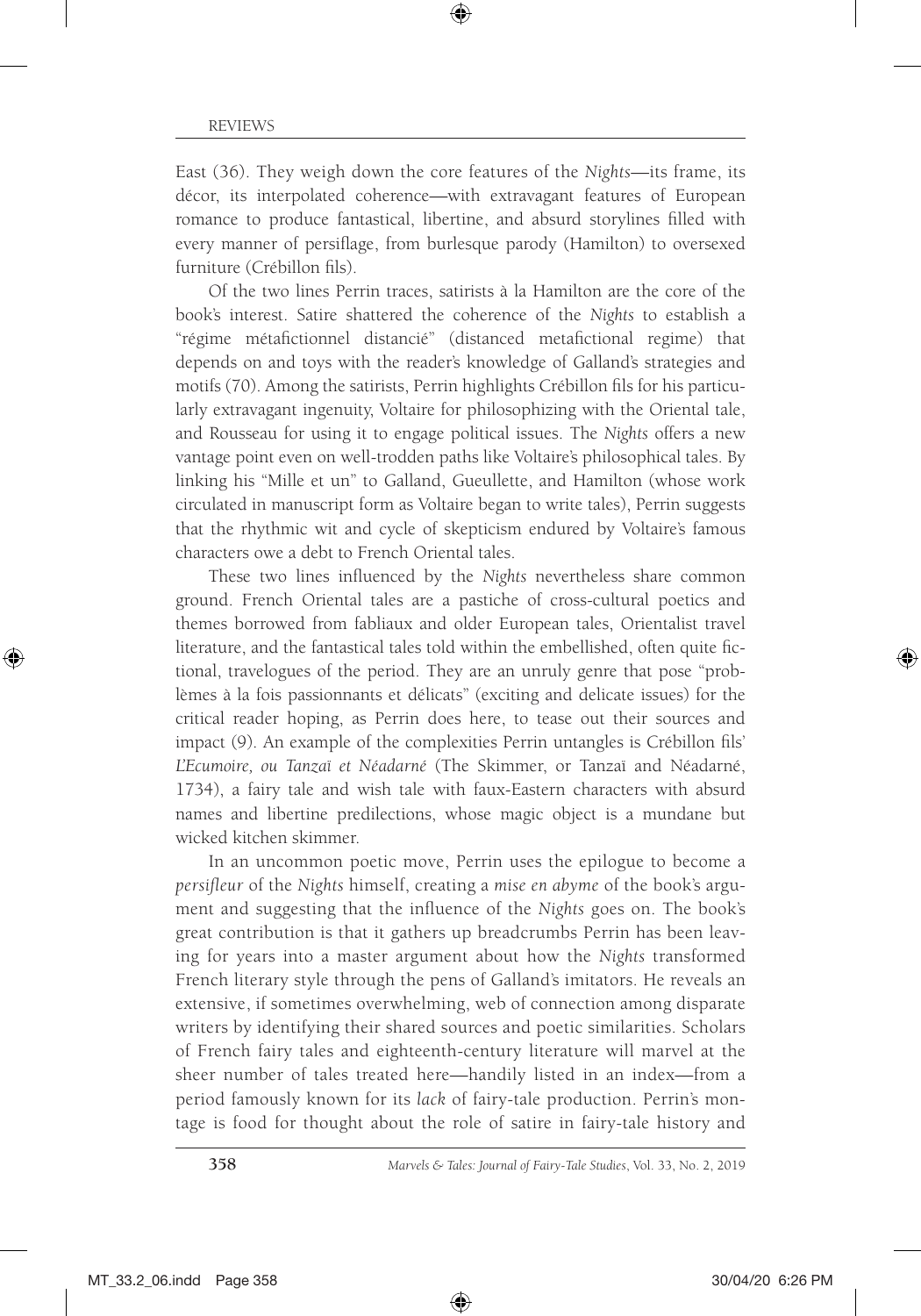fodder for new insight into the relationship among the *Nights*, Orientalism, and Enlightenment thought.

> *Christine A. Jones University of Utah*

*Patricia A. McKillip and the Art of Fantasy World-Building. By Audrey Isabel Taylor, McFarland, 2017, 180 pp.*

Audrey Isabel Taylor begins her book with this statement: "This is a book about critical world-building" (7). While this may seem obvious or trite, it succinctly covers the main point of her book—to exemplify how to consider world-building critically by examining the world-building of a single author. Her main claim is that world-building should be studied critically, especially in the fantasy genre, because world-building is more complex than creating a simple setting. Taylor divides up different elements of world-building and then discusses how they were employed by Patricia A. McKillip across multiple novels.

Taylor starts off by defining her terms and approach in chapter 1. She explains what she means by such terms as "world" (7), "elements" (10), and "world-building" (13). Her basic premise is that world-building is different than selecting a setting; it serves more purpose than merely being an "intriguing artistic location" (12). Her concept of world-building includes extrinsic things like cities and landscapes, as well as intrinsic things like legends, politics, and relationships. She concludes by examining how various people view world-building: specifically, the author, the reader, and the critic.

Chapter 2 moves on to discuss fantasy conventions. Taylor explains that tropes or common elements of fantasy create expectations for readers, which authors then either meet or frustrate, exactly like in mainstream literature. She briefly discusses archetypes such as "the hero with the thousand faces" but explains she wishes to keep her discussion lighter than the term archetype allows (36). She gives an example of how McKillip subverts tropes in *The Tower at Stony Wood* (2000) by giving the maiden-in-the-tower story a feminist revision twist (40–42).

In chapter 3, Taylor discusses how important characters are to worldbuilding. She explains that how characters interact with the world demonstrates how readers should understand the world. Her discussion of McKillip's characters encompasses how age, gender, training, and temperament all affect the ways in which characters view their worlds and in turn how readers understand the fantasy world, as well as their own world. Taylor argues that characterization is essential to effective world-building.

Chapter 4 extends the argument by discussing how legends, as told and understood by characters, affect McKillip's storytelling. Taylor presents many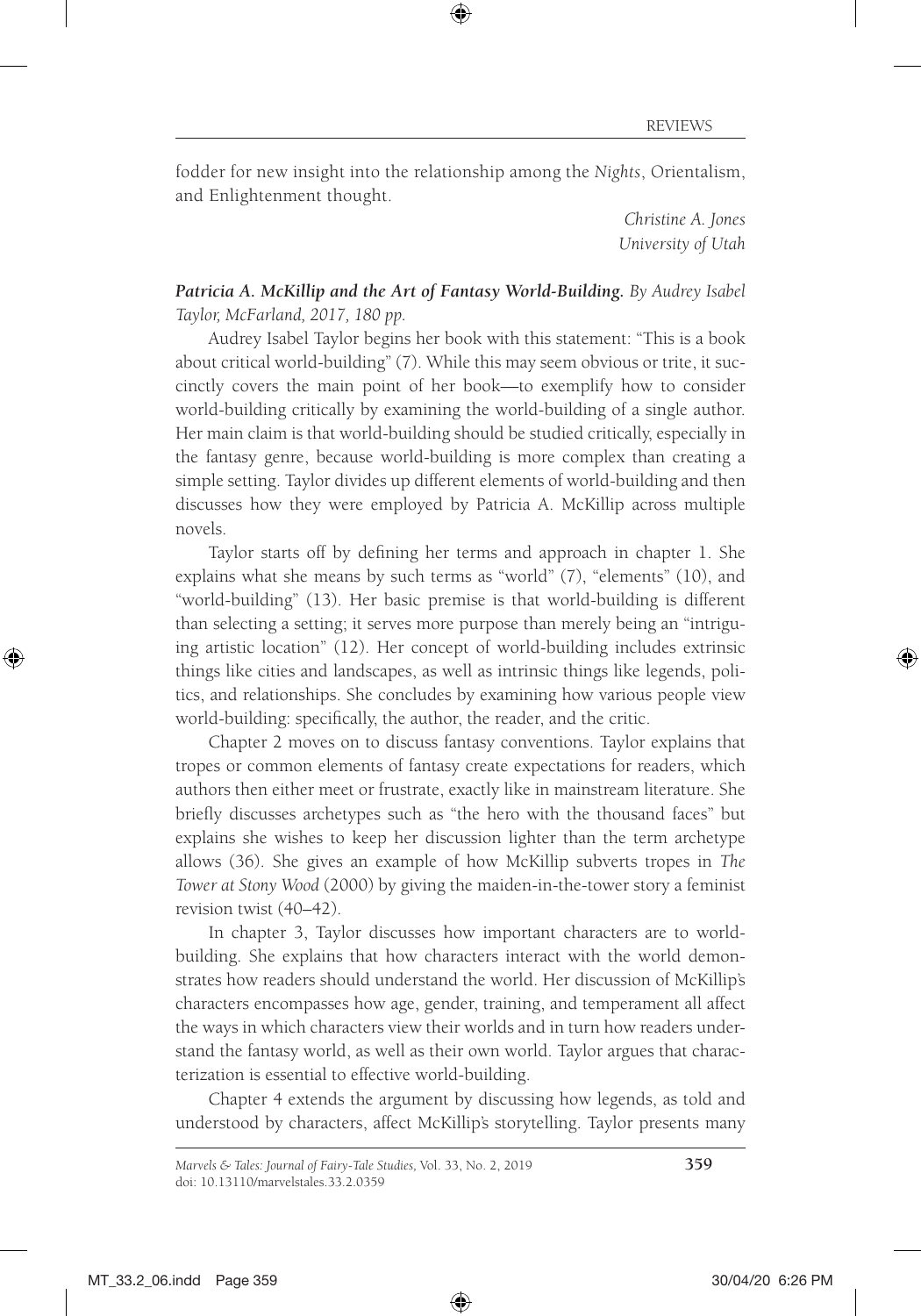examples of little legend bits that give McKillip's novels an extra layer of history and depth, and is a device Tolkien also used. One example comes from *The Forgotten Beasts of Eld* (1974): "Cyrin the Boar, for example, is introduced thus: Sybel's father 'caught like a salmon the red-eyed, white-tusked Boar Cyrin, who could sing ballads like a harpist, and who knew the answers to all riddles save one' (4)" (94). This example demonstrates how bits of legend become part of descriptions in McKillip's work, creating the sense of age and tradition common to tales told in the ordinary world. Taylor expounds on how using legends creates authority in McKillip's novels.

Taylor then discusses traditional setting elements in chapter 5 ("Pastoral Landscapes") and chapter 6 ("Cities"). These chapters explore the different ways the setting shapes the tales by the possibilities inherent in the physical location. The pastoral landscape creates a deeper relationship between characters and the natural environment, whereas the cities focus more on the complicated relationships between people, both familial and political. She draws on examples from multiple books in each of these chapters and compares and contrasts different relationships McKillip explores in her work.

Taylor's book ends with her reflections on the multifaceted topic of worldbuilding as explored throughout her book and sets up a space in the critical conversation for more discussion to follow.

One thing done well in this book is how deeply Taylor examines the critical conversation, even as she argues we should be extending the conversation in new directions. She not only talks about what people are saying about fantasy, but she explores other critical conversations, too. For example, when she argues that some of McKillip's worlds are reminiscent of Renaissance Italy, she pulls from the critical conversation on the political and artistic facets of Renaissance Italy. When she discusses the uses of pastoral landscapes, she draws on the conversation about pastoral landscapes in classic literature and how they function there. Her deep awareness and understanding of critical conversations and her seamless integration of these sources into her writing are truly excellent scholarship. Her works cited section is thorough and well rounded, and her chapter notes are generous in their crediting other authors for their inspiration and insights.

Another thing worthy of note is that Taylor signposts for her readers extensively. She discusses a large canon of texts, but she makes sure readers know in any given paragraph which text she is dealing with currently. She summarizes exactly what readers need to know at a given point rather than the entire text, and her summaries effectively keep her book moving rather than bogging it down with unnecessary details. This method of signposting also encourages readers to read McKillip's novels for themselves—it creates interest without giving away everything there is about each book.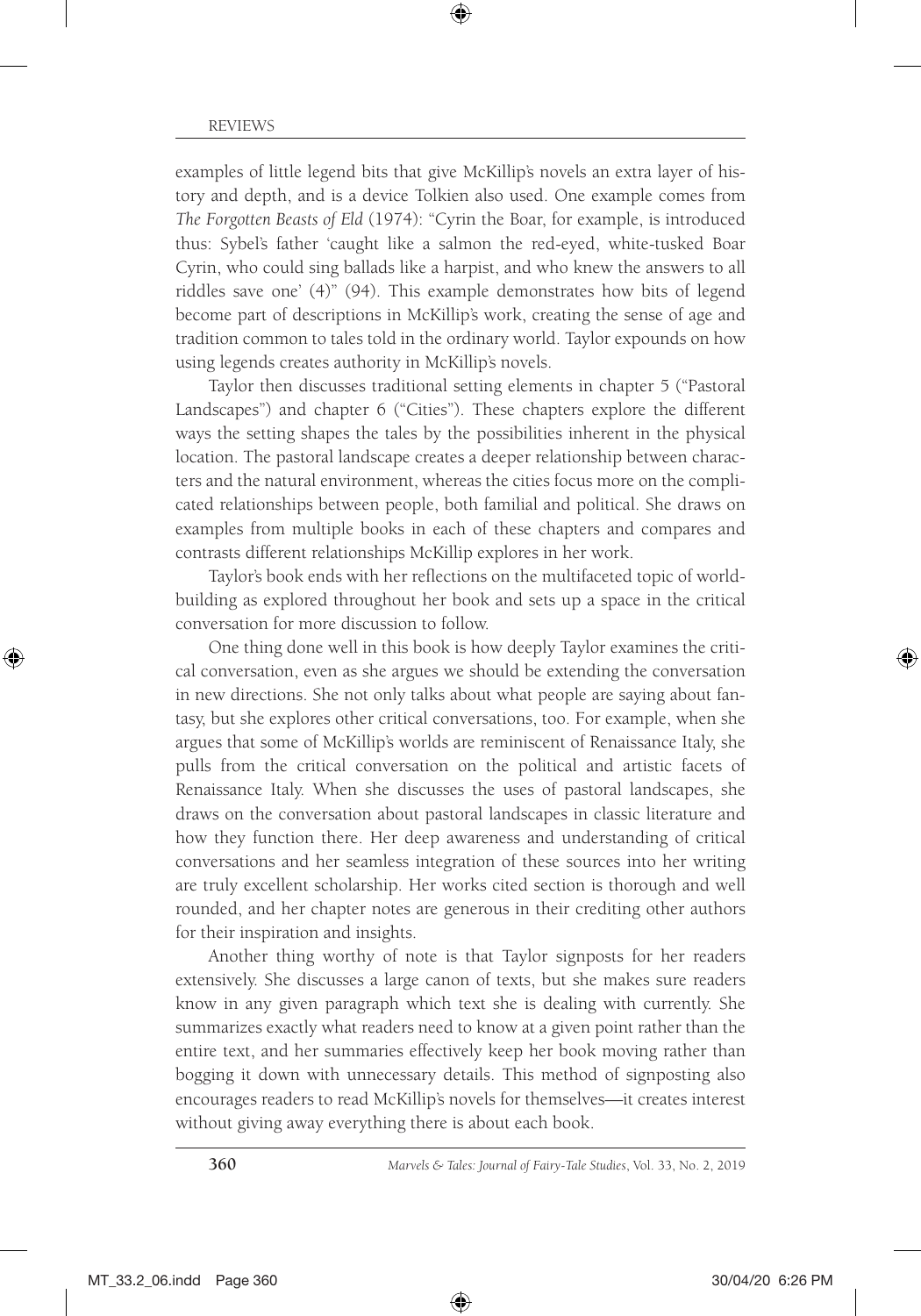Although there are many good things about this book and its writing, the introduction to critical world-building moves very slowly. It may be difficult to gauge how quickly to move through an area one is attempting to expand and possibly even introduce to some, but the book drags a bit until Taylor moves into analyzing McKillip's work. Once she does start analyzing, she uncovers enough interesting concepts to keep several graduate students busy writing theses for many years, which certainly bolsters her claim that there is much work to be done in studying the world-building aspect of fantasy critically.

> *Angelina Dulong Brigham Young University*

*Tales of Wonder: Retelling Fairy Tales through Picture Postcards. By Jack Zipes, University of Minnesota Press, 2017, 248 pp.*

Jack Zipes collects fairy-tale postcards—a lot of them. He has been collecting fairy-tale postcards for fifty years. In his book *Tales of Wonder*, readers are given a rare and unusual glimpse into his personal collection of over 2,500 fairy-tale postcards, culled from antique fairs and flea markets all over the world. He has curated 500 postcards from his collection, creating a large, coffee-table art book that will appeal to scholars and lay people alike.

Fairy-tale postcards at first might seem like a niche topic, perhaps for collectors only. However, this is not the case; each postcard in the book is a work of art. In the introduction, Zipes says that "the significance of these popular cards has largely been ignored by collectors, scholars of cultural studies and folklore, and the general public" (xiii). This is surprising, as these postcards offer unusual and often uncommon visual interpretations of well-known fairy tales. Postcards are relatively inexpensive and readily obtainable by almost anyone. Yet, while fairy-tale postcards are affordable and part of popular culture, they enable the viewer to experience completely new artistic interpretations of favorite tales through new artworks. Zipes refers to postcards as "an extraordinary popular art" (xiii).

The postcards mostly range from the late nineteenth century to the 1950s. The excellent foreword by Marina Warner and the comprehensive introduction are extremely helpful in providing context and history for fairy-tale postcards as a phenomenon. Early postcards from 1895 to 1915 start off the book, along with a section on storytelling. Then, eight of the most well-known fairy tales in the Western world are presented with various postcards from 1900 to 2000. Each of these sections contains an introduction to the history of the tale. Also included are sections on other popular Grimms' stories, Hans Christian Andersen's fairy tales, Russian tales, and "fairy-tale novels" like *Peter Pan* and *Alice in Wonderland* (175). These are followed by a chapter on the reach of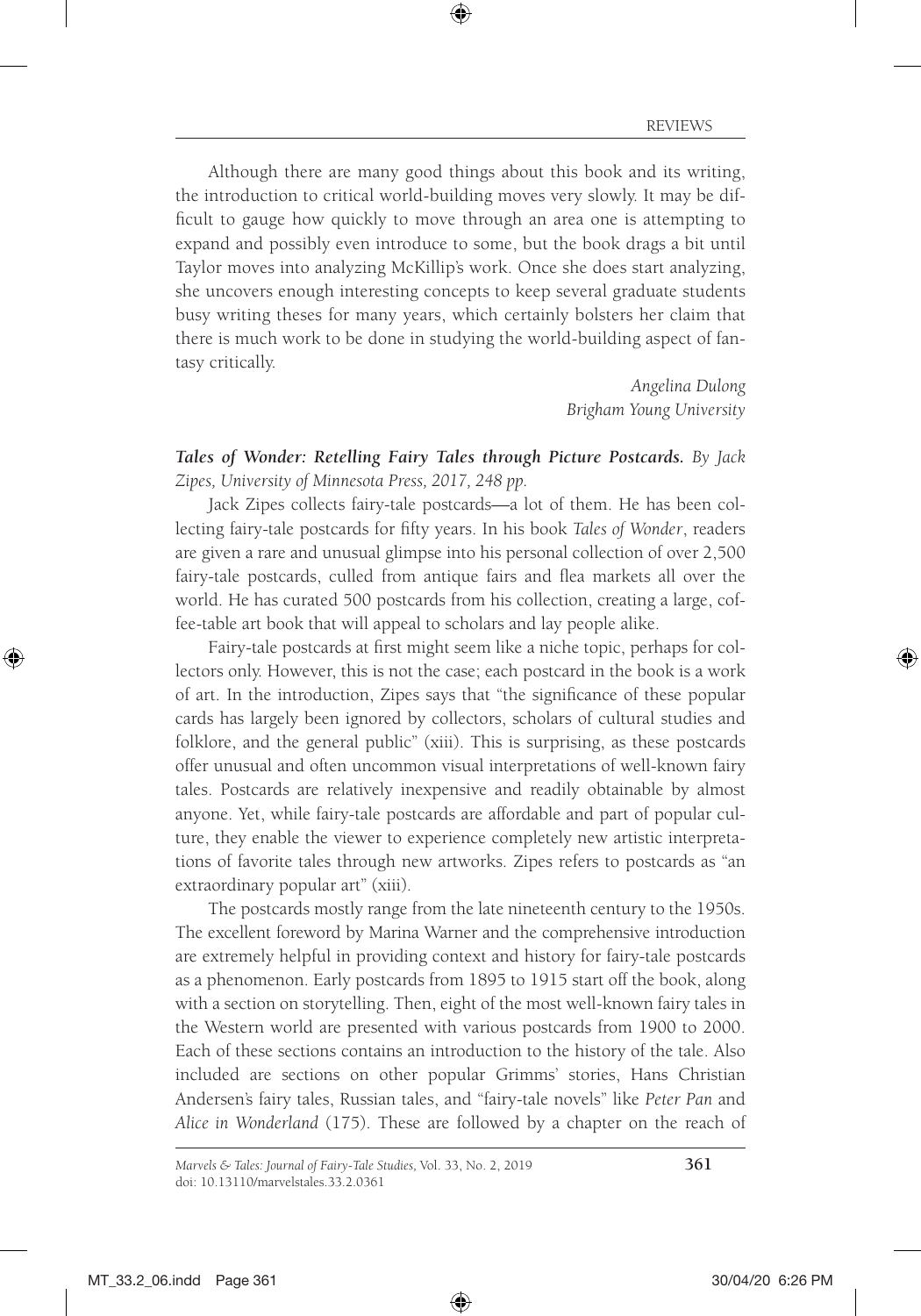fairy-tale postcards globally. In the final two sections, Zipes presents postcards that were created in a series: the first section is of photographic postcards (with two fantastic and very different French versions of "Bluebeard"), and the second is of art postcards, which includes individual artists commissioned to make a series. These two chapters show how some publishers would completely reimagine a tale or tales. Finally, Zipes ends with a concluding chapter on storytelling, musing on what storytelling means in our overwhelmingly technological contemporary world.

The postcards are in a wide variety of artistic styles, and various art movements are evident: there's a smattering of Art Nouveau, one or two nods to the Symbolist movement, one influenced by Impressionism, and even a hint of the Pre-Raphaelite movement in one especially stunning Austrian portrayal of "The Frog Prince." Sometimes a postcard is reconfigured as specific to a place, as in a "Rip Van Winkle" card that reads "Greetings from the Catskills." There are stylized cards, like the Russian *Pinocchio* in which the characters are surrounded by abstract and flat folk-art details. Particularly amusing is to see all of the different imaginings of the same story. In a particularly menacing photographic French card from the 1900s illustrating "Little Red Cap," a wolf bares its fangs at the camera, and the whole scene looks like something out of a horror film. In another French photographic series of the same tale, an emaciated wolf manages to look insane and terrified at the same time, while Little Red Cap placidly looks on. And, in an American cartoon version from the 1920s, the wolf has become a snappy dresser in a convertible, whistling at a woman on a street corner. The caption reads, "Who's afraid of the big bad wolf?" Overall, the disparate styles of the postcards are organized in a way that is not visually jarring. And the artwork in this book is so fascinating and diverse that one cannot digest it all at once; this book is meant to be returned to again and again.

Every time one of these fairy tales is retold visually, the meaning of the tale changes slightly again, and that meaning layers itself onto the palimpsest of meanings and interpretations of well-known fairy tales that have accumulated over the centuries. Zipes's book gives us new windows of interpretation of the stories, as well as a glimpse of history through the humble postcard. In *Breaking the Magic Spell* (1979), Zipes says that folktales and fairy tales "can cultivate the germs of subversion and offer people hope in their resistance to all forms of oppression" (21). Fairy tales can offer an alternative to capitalist interests and tyrannical governments. They suggest utopias, new ways of structuring society that are perhaps more fair and just than our present ones, Zipes says. As we know, in fairy tales good often prevails, and the poor and downtrodden often are victorious. Fairy tales are democratic in that way, and fairy-tale postcards are also democratic: nearly anyone can afford a postcard